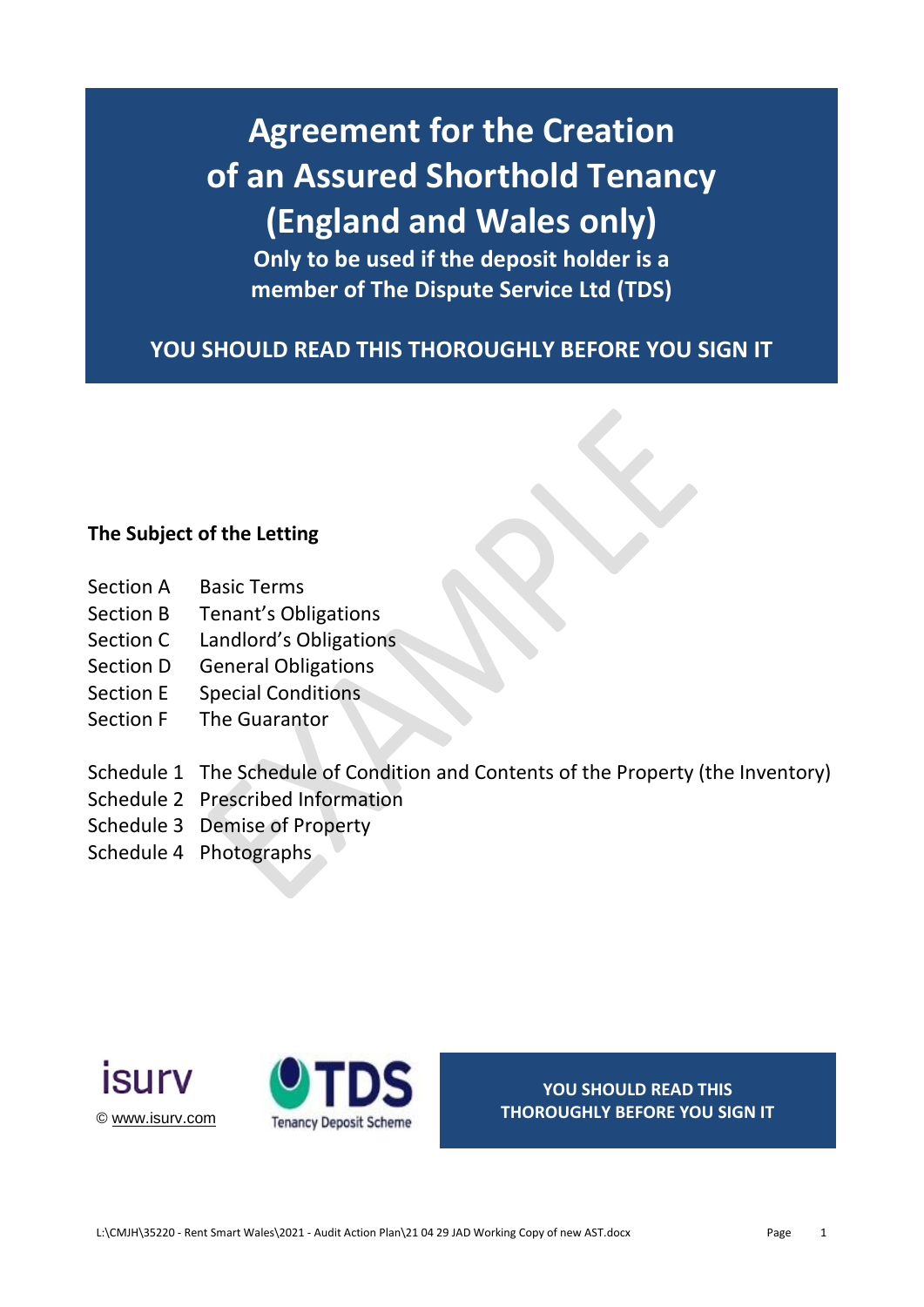### **SECTION A – BASIC TERMS**

The parties to this Agreement hereby agree that the attached RICS Model Terms and Conditions together with any amendments or variations made by the parties to the Model Terms and Conditions shall apply along with and subject to the following:

| 1.  | Date of this Agreement:                                                           |                                                                                                             |                                                                                                                                               | 20YEAR                        |
|-----|-----------------------------------------------------------------------------------|-------------------------------------------------------------------------------------------------------------|-----------------------------------------------------------------------------------------------------------------------------------------------|-------------------------------|
| 2.  | The Landlord:<br>(Full name and address)                                          | "Insert Name and Address"                                                                                   |                                                                                                                                               |                               |
| 3.  | The Tenant:<br>(Full name and address)                                            | "Insert Name and Address"                                                                                   |                                                                                                                                               |                               |
| 4.  | <b>The Guarantor:</b><br>(Full name and address)                                  |                                                                                                             | "Insert Name and Address" / Not Applicable                                                                                                    |                               |
| 5.  | Address of the Property<br>(Full Address including<br>details of any inclusions): | "Insert Address"                                                                                            |                                                                                                                                               |                               |
| 6.  | Exclusions from the<br>Tenancy (eg garage, garden<br>or other facilities)         | None.                                                                                                       |                                                                                                                                               |                               |
| 7.  | (Fixed) Term of Tenancy:                                                          | [Six Months]                                                                                                |                                                                                                                                               |                               |
| 8.  | Commencing on and<br>including:                                                   | "Insert Details"                                                                                            |                                                                                                                                               |                               |
| 9.  | Expiring on and including:                                                        | "Insert Details"                                                                                            |                                                                                                                                               |                               |
| 10. | Deposit:                                                                          | E"Insert Details"                                                                                           | To be held as<br>stakeholder in<br>accordance with the<br>rules of The Dispute<br>Service ('TDS') which<br>runs the Tenancy<br>Deposit Scheme | (see Section D clause 5)      |
| 11. | Rent per calendar month:                                                          | £"Insert Amount"                                                                                            |                                                                                                                                               | (see Section B Causes1 and 2) |
| 12. | Day of month on which<br>payable:                                                 | First                                                                                                       |                                                                                                                                               | (see Section B Clauses 1.1)   |
| 13. | Rate of interest:                                                                 | 3% above the base rate of The Bank<br>of England                                                            |                                                                                                                                               | (see Section B clause 2.1.2)  |
| 14. | <b>Rent Reviews:</b>                                                              | Rent will be reviewed in accordance<br>with the provisions of Part I, Section<br>13 of the Housing Act 1988 |                                                                                                                                               |                               |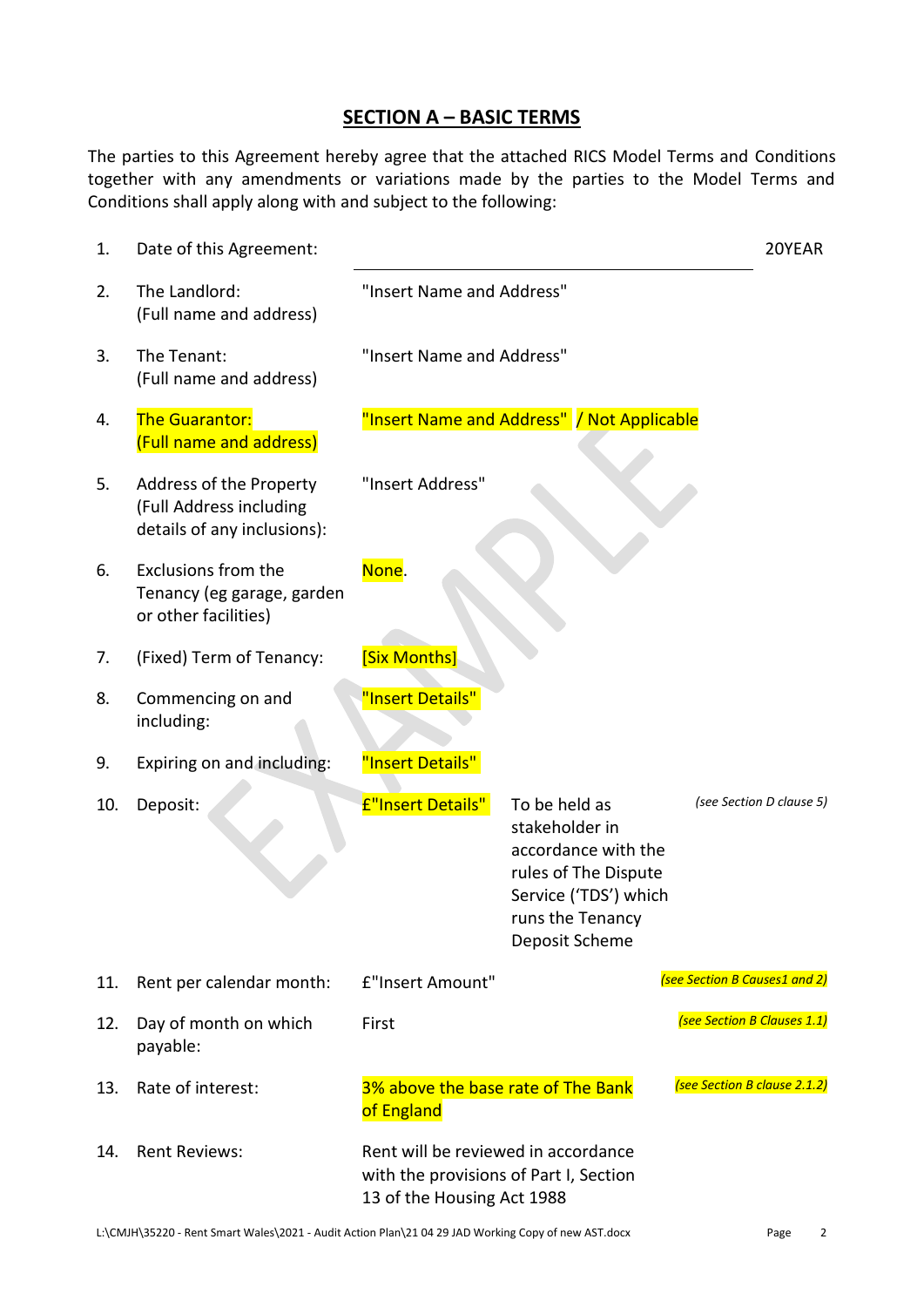15. In accordance with Section 48 of the Landlord and Tenant Act 1987 the address for the service of Notices upon the Landlord (in England and Wales) is: Cooke & Arkwright 10 Bridgend Business Centre Bennett Street Bridgend CF31 3SH

Fixtures and fittings: the Tenancy shall include the fixtures and fittings in the Property including all matters specified in the Inventory and Schedule of Condition.

Type of tenancy: this Agreement is intended to create an Assured Shorthold Tenancy as defined by section 19A of the *Housing Act* 1988 (as amended) and shall take effect subject to the provisions for the recovery of possession set out in section 21 of that Act.

The Tenant agrees to abide by the terms and conditions specified in Sections A and B of this Tenancy Agreement.

The Landlord agrees to abide by the terms and conditions specified in Sections A and C of this Tenancy Agreement.

The Landlord and the Tenant agree to abide by Sections D to E and Schedules 1 to 4 of this Tenancy Agreement. Schedule 1 of this Tenancy Agreement will be given to the Tenant at the start of the Tenancy or after the inventory clerk or the Agent has conducted a check-in of the Inventory, if applicable.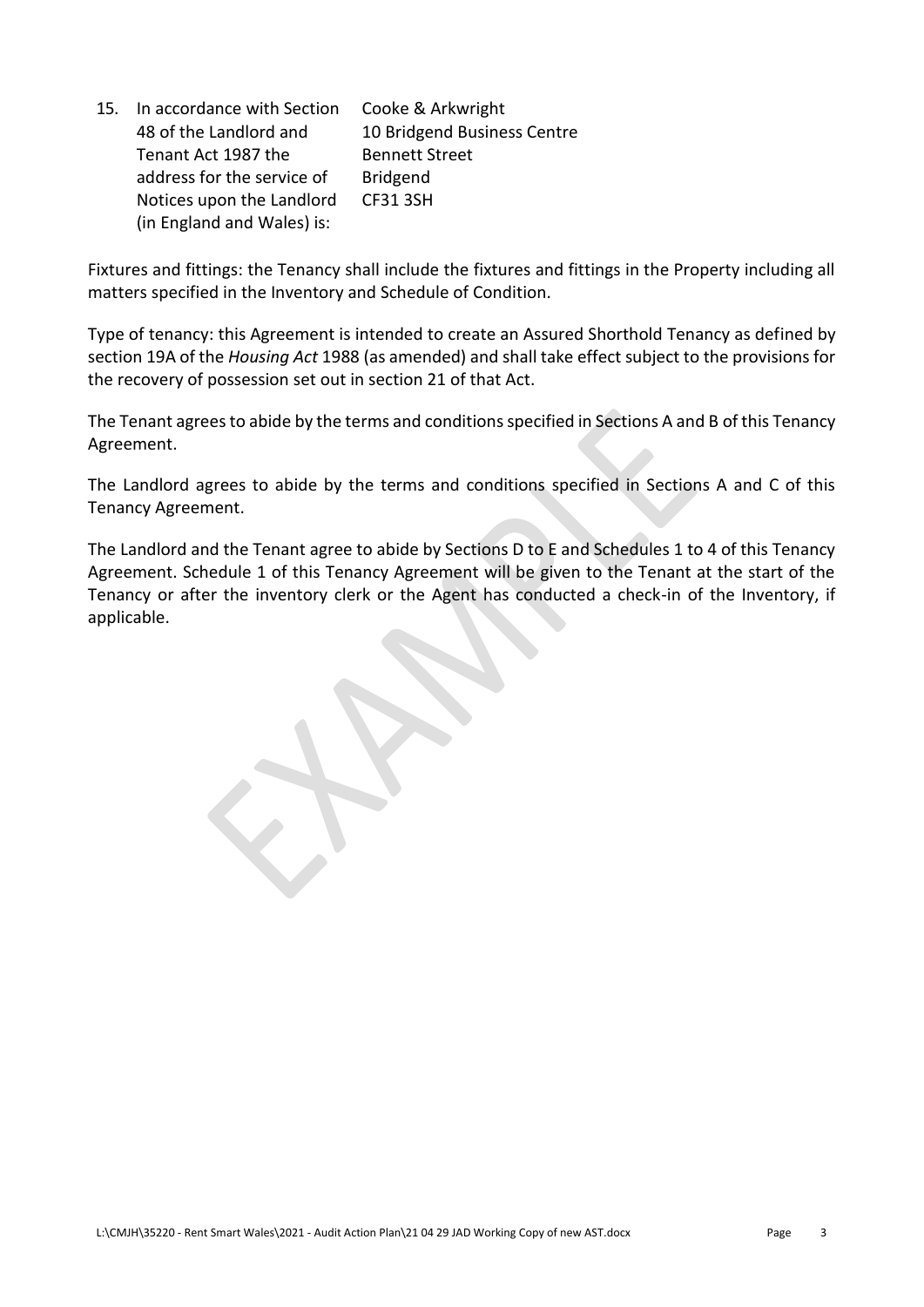### **TERMS AND CONDITIONS FOR AN ASSURED SHORTHOLD TENANCY**

### **SECTION B: TENANT'S OBLIGATIONS**

### **The Tenant agrees as follows:**

### **1. The Rent**

 $1.1.$ The rent is payable in advance on the day of each month specified in this Agreement except that the first payment (or proportionate part of it) is to be made on the signing of this Agreement for the period to the day on which rent should next be paid.

### **2. You are required to pay as follows:**

- $2.1.$ Rent
	- $2.1.1$ To pay the rent at the times and in the manner specified above whether demanded or not;
	- $2.1.2.$ To pay interest on any payment of rent not made within 14 days from the date upon which it fell due as set out in this Agreement. Interest is payable from the fifteenth day after which the rent was due until the date on which the rent is actually paid. Interest will be payable at the rate of interest specified in Section A.
- $2.2.$ Tenants are liable for the following costs:
	- $2.2.1.$ All charges in relation to the supply and use of telephones, gas, oil, other fuels, electricity, internet, cable and satellite television services during the Tenancy, and not to cause or permit any such services to be disconnected, altered or removed and to pay for any reinstatement, should this be necessary during or at the end of the Tenancy whether due to the actions or lack of action of the Tenant;
	- $2.2.2.$ Council Tax and water rates, including sewerage, and charges payable for the Property for the duration of the Tenancy and any extension of it whether fixed term or periodic;
	- $2.2.3.$ The TV licence fee for any television or other device that results in a licence being required for the Property, whether belonging to the Landlord or the Tenant, for the duration of the Tenancy and any extension of it;
	- $2.2.4.$ To pay the Landlord, or the Agent:
		- all costs and expenses incurred by the Landlord in:
			- recovering or attempting to recover any rent or other monies in arrears;
			- the enforcement of any obligation of the Tenant under this Agreement;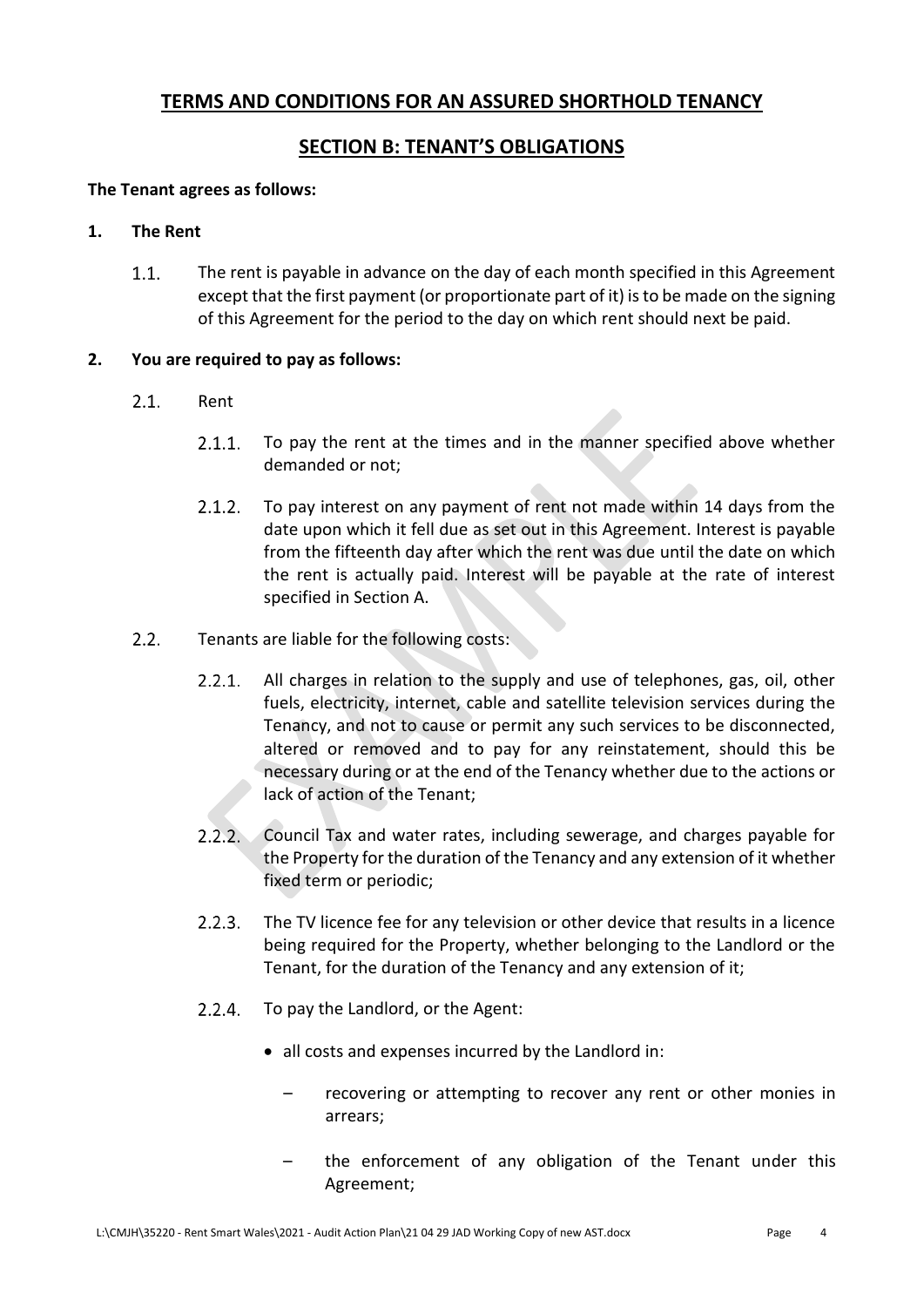- the service of any Notice relating to any major breach of this Agreement whether or not court proceedings are brought;
- the service of any Notice requiring possession when the Tenant has not complied with the conditions of the Notice;
- the failure of the Tenant to comply with any obligations under the Tenancy Agreement,
- any other costs or expenses arising from a breach of the Tenancy by the Tenant.
- $2.2.5.$ To pay the Landlord the cost of any repairs of any mechanical and electrical appliances belonging to the Landlord arising from misuse or negligence by the Tenant, his family, or visitors;
- $2.2.6.$ To protect the Landlord from loss arising from the Tenant's failure to comply with the terms of this Tenancy Agreement.

### **3. The Tenant must carry out the following undertakings:**

- $3.1.$ Care of the Property and the Contents
	- Not to damage, pull down, alter, add, or in any way interfere with the  $3.1.1.$ construction or arrangement of the Property or the internal or external decoration or colours of it;
	- $3.1.2.$ To take reasonable steps to keep the interior of the Property and the Contents in the same decorative order and condition throughout the Term as at the start of the Tenancy, as noted in the Inventory and Schedule of Condition. The Tenant is not responsible for the following:
		- fair wear and tear;
		- any damage caused by fire unless that damage was caused by something done or not done by the Tenant or any other person permitted by the Tenant to reside, sleep in, or visit the Property;
		- repairs for which the Landlord has responsibility (these are set out in this Agreement);
		- damage to the Property or the Contents covered by the Landlord's insurance policy.
	- $3.1.3.$ To inform the Landlord or his Agent promptly of any occurrence, disrepair or damage, within the Tenant's knowledge, which might cause harm to the Property, the Tenant or other persons having lawful access to the Property;
	- $3.1.4.$ To agree that if the Landlord suffers any loss or damage directly from any action or lack of action of the Tenant, his family or visitors the Landlord will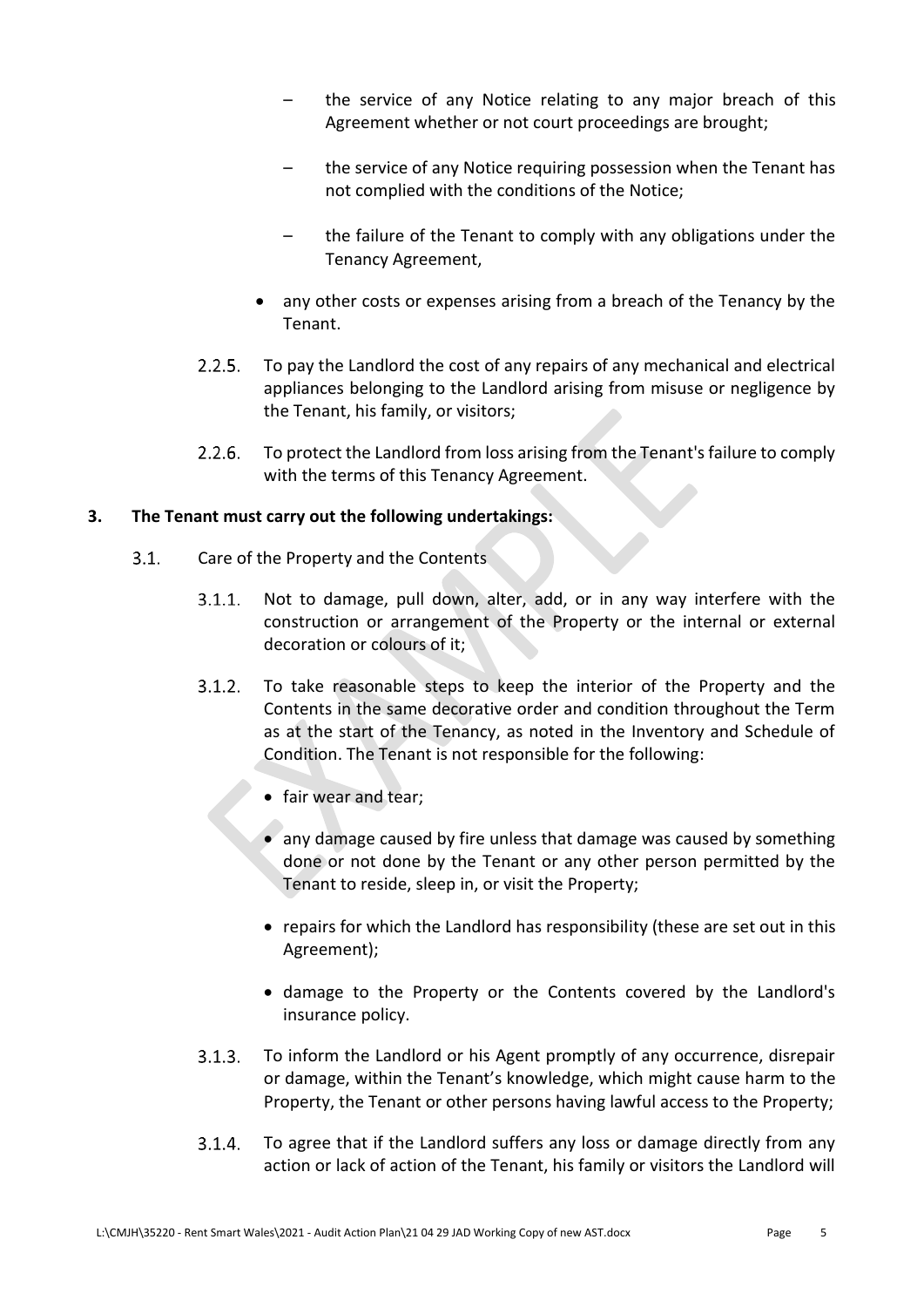seek redress and compensation. This obligation does not remove the Landlord's liability under statute;

- $3.1.5.$ To take appropriate action in an emergency to prevent further damage to the Property but not otherwise to arrange or carry out repairs without first giving the Landlord notice and a reasonable opportunity to carry out repairs;
- $3.1.6.$ To keep all smoke and carbon monoxide alarms in good working order, provided they were working at the start of the Tenancy, by replacing batteries where necessary and to test the smoke alarms regularly;
- $3.1.7.$ To take all reasonable precautions to prevent damage occurring to any pipes or other installations in the Property that may be caused by frost, provided the pipes and other installations were adequately insulated at the start of the Tenancy;
- $3.1.8.$ To replace all electric light bulbs, fluorescent tubes and fuses;
- $3.1.9.$ To make good, or compensate for, any failure by the Tenant to comply with the obligations set out in this Agreement;
- 3.1.10. To carry out any work or repairs that the Tenant is required to carry out under this Agreement within a reasonable time of being notified; provided the Landlord or the Agent has given the Tenant written notice of those repairs; or to authorise the Landlord or the Agent to have the work carried out at the Tenant's expense. Where this obligation has not been met, the Landlord may enter the Property (provided the Tenant has been given at least 24 hours' notice in writing) with workmen, to carry out any repairs or other works. The reasonable cost of any repairs or work will be charged to and paid for by the Tenant;
- 3.1.11. To take all reasonable precautions to prevent condensation by keeping the Property adequately ventilated and heated;
- 3.1.12. To ensure that a reasonable level of oil is maintained in the oil tank (if applicable) at all times and to pay any costs incurred in rectifying the boiler and heating system if the oil runs out at any time;
- 3.1.13. To take all reasonable precautions to prevent infestation of the Property and to pay for the eradication of any infestation caused by the negligence of the Tenant, his family or visitors;
- 3.1.14. Not to hang any pictures, posters or other objects on the walls using Blu-Tack, adhesive tape or the equivalent or by any other method except a reasonable number of commercial picture hooks and to make good at the end of the Tenancy any damage caused;
- To leave the Contents at the end of the Tenancy in the same places in which they were positioned at the commencement of the Tenancy, as shown in the Inventory and Schedule of Condition prepared at the start of the Tenancy.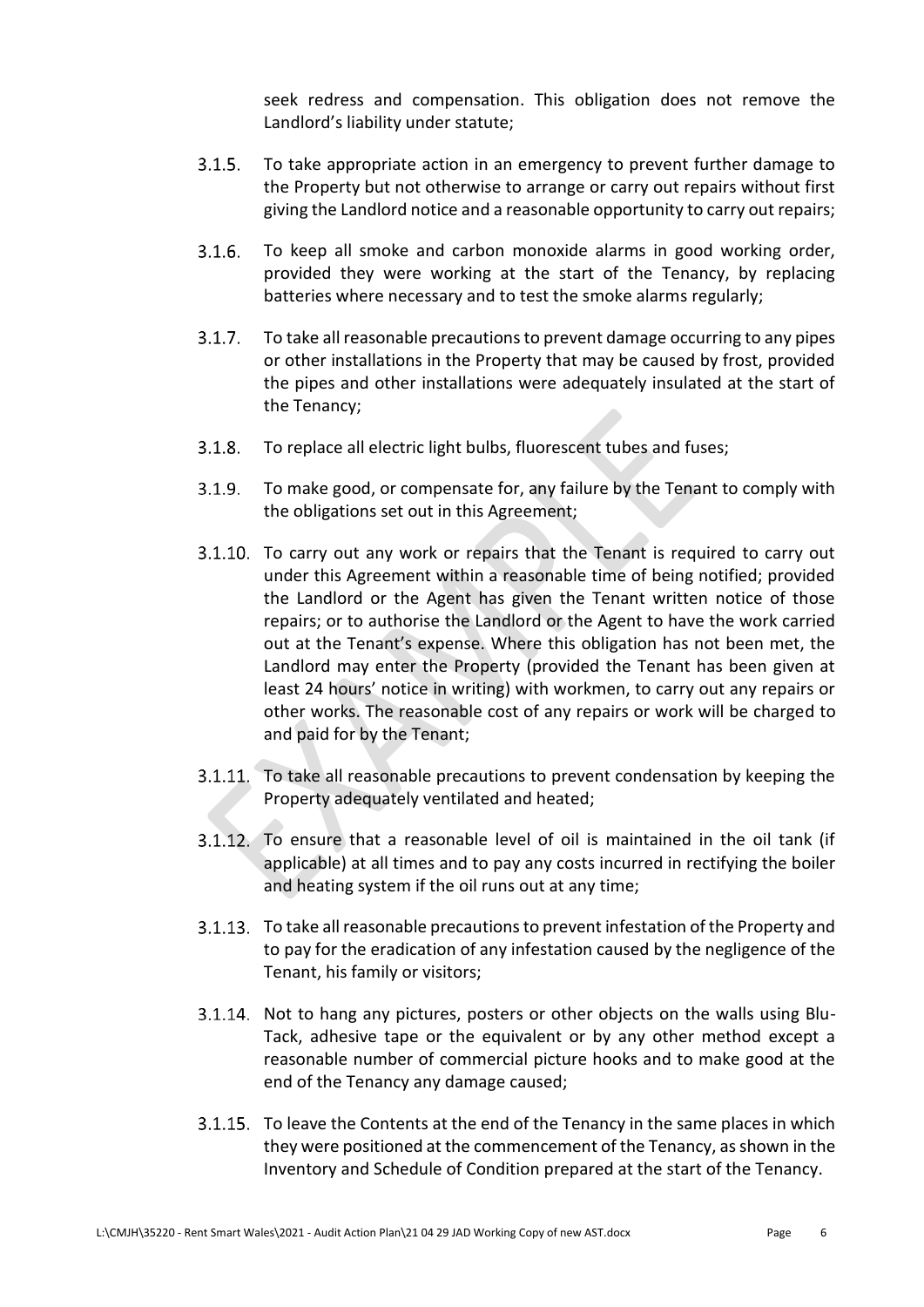#### $3.2.$ Locks and alarms

- $3.2.1.$ To fasten all locks and bolts on the doors and windows when the Property is empty and at night;
- $3.2.2.$ To set the burglar alarm (if applicable) when the Property is vacant;
- $3.2.3.$ Not to install or change any locks in the Property, except in an emergency, without the prior consent of the Landlord, or the Agent, which will not be unreasonably withheld;
- $3.2.4.$ Not to have any further keys cut for the locks to the Property without notifying the Landlord or the Agent of the number of additional keys cut.
- $3.3.$ House plants and annual plants
	- To avoid any doubt, the Tenant will not be under any obligation to pay for  $3.3.1.$ or to replace any house plant or annual plants in the garden that have been left in or at the Property, if the houseplant or annual plants die.

### $3.4.$ **[Optional Clauses]**Car parking **(Delete as Appropriate)**

- $3.4.1.$  To park private vehicle(s) only at the Property;
- 3.4.2. To park in the car parking space, garage or driveway (if any) allocated to the Property;
- $3.4.3.$ To keep any garage, driveway, or parking space free of oil and to remove and clean any spillage caused by a vehicle of the Tenant, his family, contractors or visitors;
- $3.4.4.$ To remove all vehicles belonging to the Tenant, his family or visitors at the end of the Tenancy;
- $3.4.5.$ Not to park any vehicle at the Property that is not roadworthy or fully taxed.

### $3.5.$ Refuse

- $3.5.1.$ To remove or pay for the removal of all rubbish from the Property, during and at the end of the Tenancy;
- $3.5.2.$ To place all refuse in a plastic bin liner and put it in the dustbin or receptacle made available and dispose of it through the services provided by the local authority.
- $3.6.$ To permit the Landlord entry to the Property
	- $3.6.1.$ To permit the Landlord, the Agent, their agent, and all others authorised by them with or without workmen, and others at all reasonable times and with reasonable frequency during the Tenancy upon providing a minimum of 24 hours' written notice (except in the case of emergency) to enter the Property for the following reasons: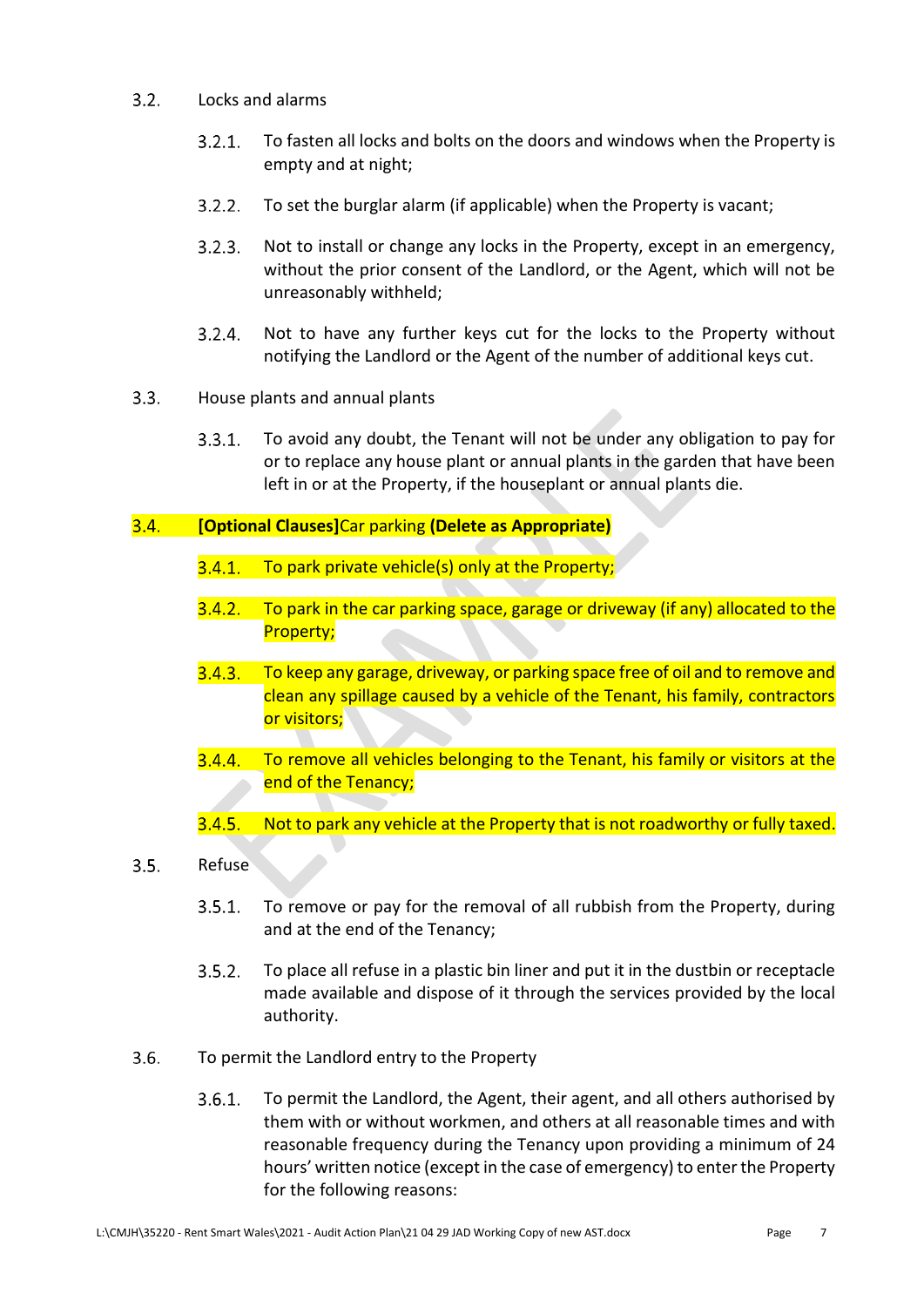- 3.6.1.1. the Tenant has not complied with a written notice under this Agreement and the Landlord or the Agent wishes to enter the Property in accordance with that clause;
- 3.6.1.2. the Landlord, the Agent, his agent or an appointed contractor seeks to carry out work for which the Landlord is responsible;
- 3.6.1.3. a professional adviser has been appointed by or authorised by the Landlord, or the Agent to visit or inspect the Property;
- 3.6.1.4. the safety check of the electricity supply and/or equipment, gas appliances, installations and pipework is due to take place;
- 3.6.1.5. the Landlord, or the Agent wishes to inspect the Property.
- 3.6.1.6. the Landlord wishes to carry out a routine visit in accordance with Rent Smart Wales guidance, being at least once every 12 months
- $3.6.2.$ To permit the Landlord and all others authorised by them, at any time in the case of a sale and during the last two calendar months of the Tenancy in the case of letting, at reasonable times of the day and at weekends to conduct viewings of the Property with prospective purchasers or tenants by prior mutually agreeable appointment;
- $3.6.3.$ To permit the Landlord or the Agent to put up and maintain in a conspicuous part of the Property a notice that the Property is to be sold, let or otherwise dealt with.

### $3.7.$ Gardens

- 3.7.1. To keep the garden, window boxes (if any), paths and patios properly maintained, weeded and in a neat and tidy condition;
- $3.7.2.$ To keep any lawns properly mown and trees and shrubs pruned regularly during the growing season;
- $3.7.3.$ Not to cut down or remove any trees or shrubs;
- $3.7.4.$ Not to alter the layout of any garden without the Landlord's consent, not to be unreasonably withheld.
- $3.8.$ Glass
	- $3.8.1.$ To clean the windows inside and outside regularly and at the end of the Tenancy;
	- $3.8.2.$ To replace promptly with the same quality glass any cracked or broken windows or door glass to the Property broken by the Tenant, his family or any visitors.

#### $3.9.$ Plumbing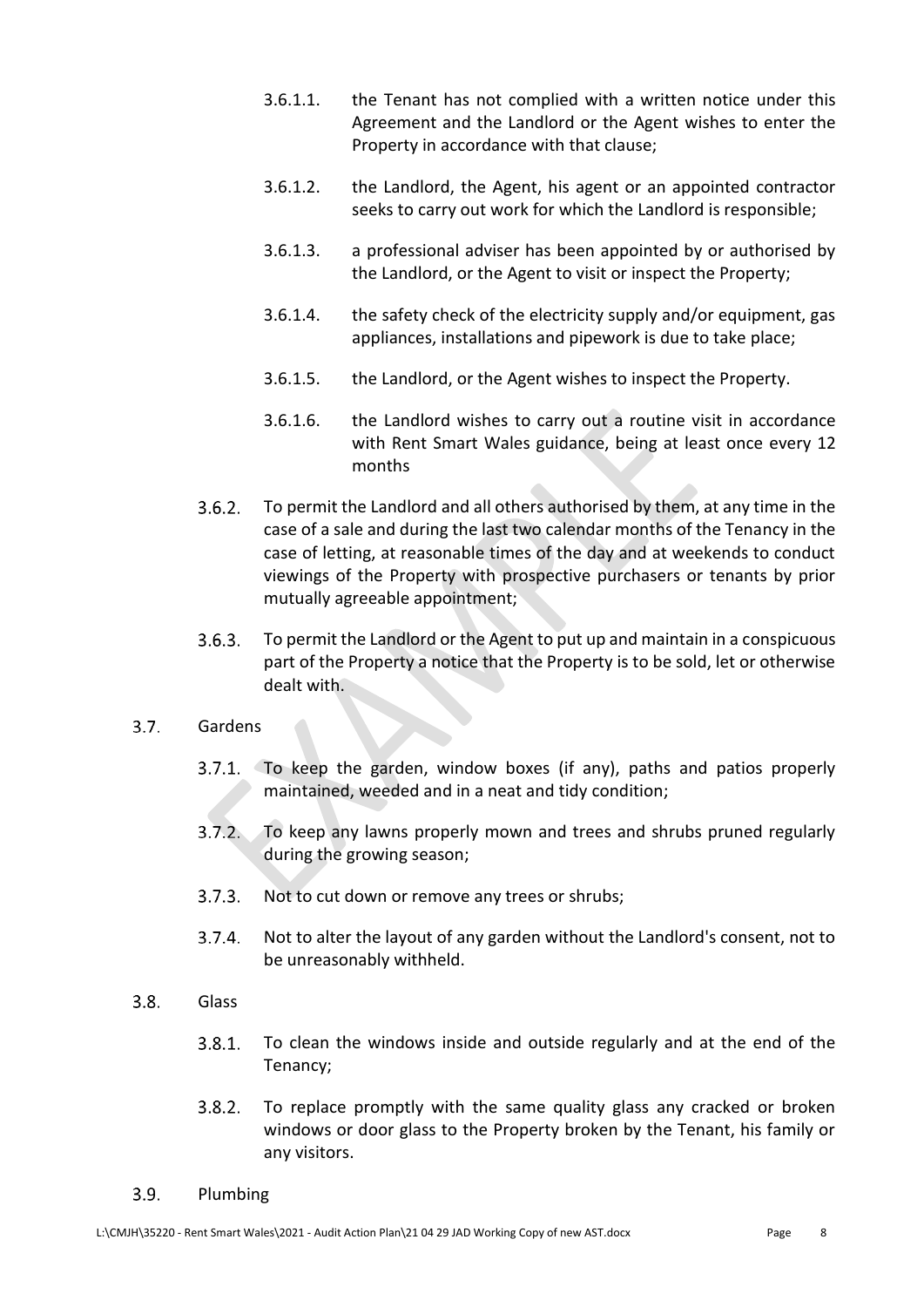- $3.9.1.$ To take reasonable precautions to prevent any obstruction or damage to any of the plumbing, including drains, pipes, sinks, lavatories or cisterns at the Property. (The Landlord has a legal duty to repair and keep them in proper working order.);
- $3.9.2.$ To clear or pay for the clearance of any blockage or overflow that occurs in any of the drains, gutters, downpipes, sinks, toilets, or waste pipes that serve the Property, if the blockage is caused by the negligence of, or the misuse by, the Tenant, his family or any visitors.
- $3.10.$ Chimneys and Fires
	- 3.10.1. To use the chimney at the Property (if applicable) only with the written consent of the Landlord; such consent will not be unreasonably withheld if the chimney is safe to use;
	- 3.10.2. To arrange to have the chimney swept either at the end of the Tenancy or, if the Tenancy should last longer than a year, each spring if any chimney is used for an open fire or wood burning stove.
	- 3.10.3. Not to connect up gas fires or other gas appliances within the Property without the Landlord's prior written consent
	- 3.10.4. Not to install woodburning or solid fuel stoves within the Property without the Landlord's prior written consent
- $3.11.$ Utilities
	- 3.11.1. To notify the suppliers of gas, water, electricity, other fuels, telephone, internet, cable and satellite television services to the Property that this Tenancy has started;
	- 3.11.2. To apply for the accounts for the provision of those services to be put into the name of the Tenant;
	- 3.11.3. Not to tamper, interfere with, alter, or add to, or allow any other person to tamper interfere with, alter, or add to the installations or meters relating to the supply of any utility services to the Property;
	- 3.11.4. To agree not to install any pre-payment meter;
	- 3.11.5. To pay to the Landlord all costs incurred in the reconnection of any service (including any arrears of payment) following disconnection of any service as a result of the Tenant's failure to comply with this Agreement or by anything done or not done by the Tenant;
	- $3.11.6$ . To arrange for the reading of the gas, electricity and water meter, if applicable, at the end of the Tenancy;
	- 3.11.7. To pay all outstanding accounts with the utility and other service providers during and at the end of the Tenancy.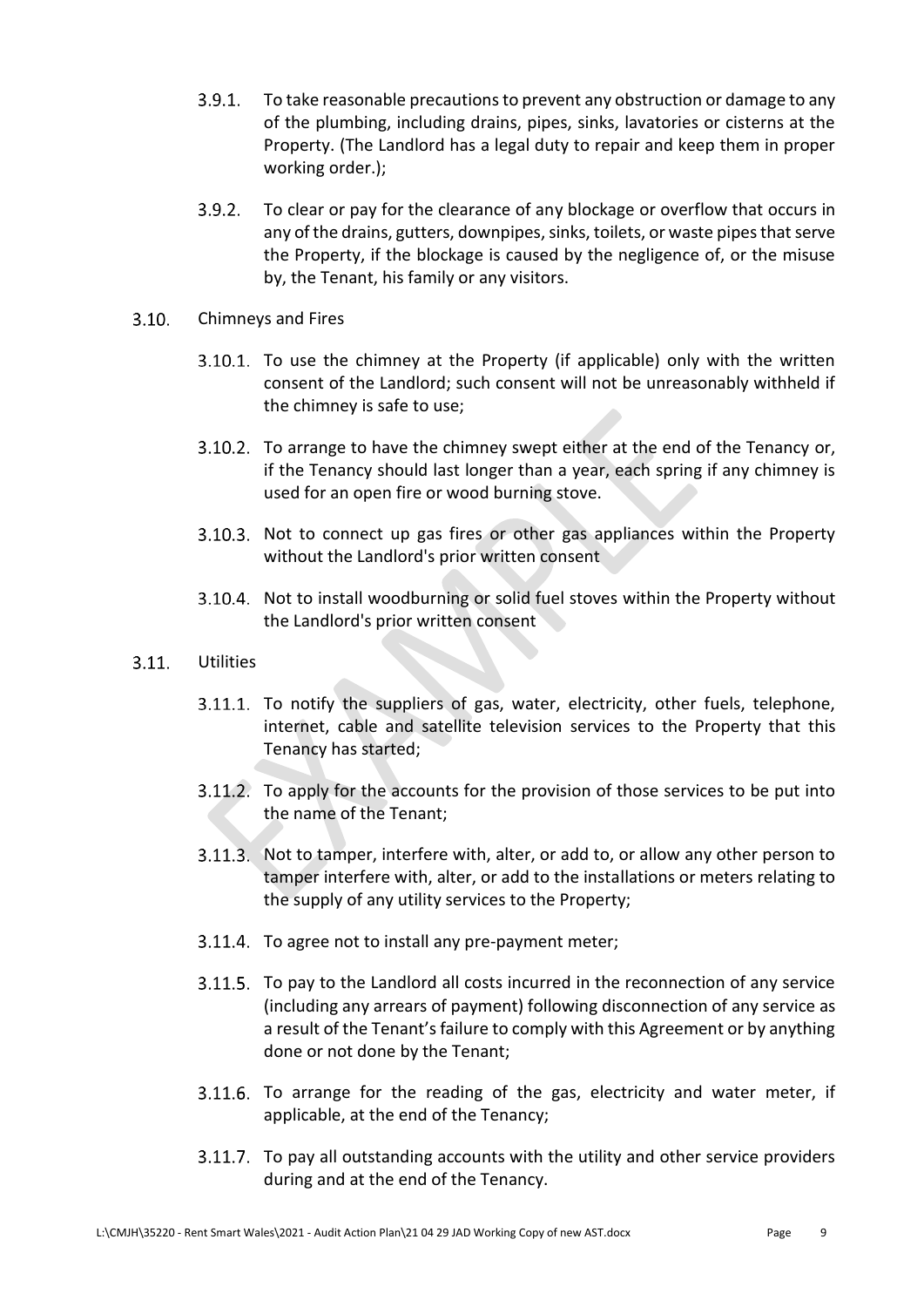#### $3.12.$ To forward notices

- 3.12.1. To send to the Landlord or the Agent promptly all correspondence for the Landlord including notices, orders or proposals affecting the Property and served there by any person, body or authority other than the Landlord or the Agent.
- $3.13.$ Insurance and leaving the Property empty
	- 3.13.1. To notify the Landlord before leaving the Property vacant for any continuous period of 14 days or more during the Tenancy;
	- 3.13.2. To inform the Landlord or his Agent of any loss or damage to the Property and the Contents, promptly upon the damage coming to the attention of the Tenant;
	- 3.13.3. To provide the Landlord or his Agent with details of any loss or damage, under clause 3.13.2 above, within a reasonable time of that loss or damage having come to the attention of the Tenant;
	- 3.13.4. The Tenant is warned that the Landlord's policy does not cover his possessions and is strongly advised to insure his belongings with a reputable insurer.
- Energy Performance Certificate ('EPC')  $3.14.$ 
	- 3.14.1. To confirm that the Tenant has been provided with a certificate that satisfies the requirements of the *Energy Performance of Buildings (Certificates and Inspections) (England and Wales) Order* 2007 prior to the signing of this Agreement.
- $3.15.$ End of the Tenancy
	- At the end or earlier termination of the Tenancy to give up the Property and all additions to it and all the Contents (apart from those the Tenant shall be entitled by law to remove) specified in Schedule 1 or the articles substituted for them in as good a state of repair and condition as they were at the beginning of the Tenancy (as detailed in Schedule 1) with the exception of fair wear and tear;
	- 3.15.2. To leave the Contents at the end of the Tenancy in the rooms or places in which they were at the beginning of the Tenancy;
	- 3.15.3. To attend or be represented at the inventory check-out, which will be arranged for the last day of the Tenancy, or by agreement on a day that is convenient to both parties;
	- To accept that the report of the inventory clerk or the Agent will be prepared at the second appointment if the Tenant or his Agent fails to attend a second appointment;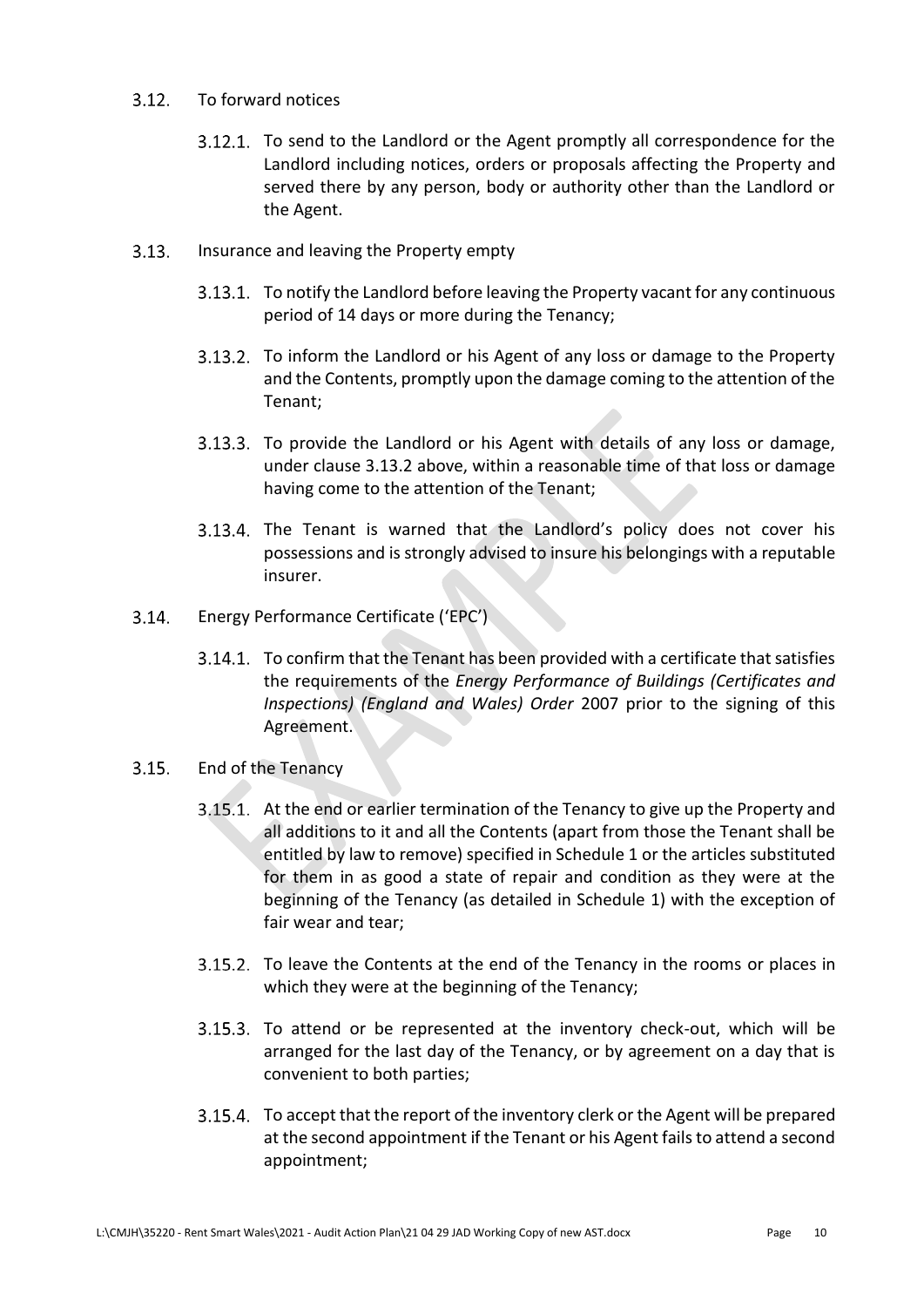- 3.15.5. To remove, or pay for the removal of, all refuse and rubbish belonging to the Tenant at the end of the Tenancy and dispose of it in the receptacle provided or arrange and pay for its disposal by the local authority at the end of the Tenancy;
- 3.15.6. To remove all belongings, personal effects, foodstuffs or equipment of the Tenant from the Property at the end of the Tenancy;
- 3.15.7. To vacate the Property during normal office hours at a time agreed with the Landlord or the Agent;
- 3.15.8. To provide a forwarding address to the Landlord or the Agent by the last day of the Tenancy;
- To ensure that the oil tank (if applicable) is filled to the same level as at the start of the Tenancy or pay to have it filled to the same level;
- 3.15.10. To pay damages in an amount equal to the rent if the Property is incapable of being re-let or of beneficial use to the Landlord because the Tenant has left substantial goods in the Property, until such goods have been removed from the Property. The Landlord shall give the Tenant written notice requiring the removal of the goods at the forwarding address provided by the Tenant; or in the absence of any address, after making reasonable efforts to contact the Tenant. If the goods are not removed within 14 days of the notice being served, or 14 days of the Tenant leaving the Property if the Landlord is unable to contact the Tenant after having made reasonable attempts to do so, the Landlord shall be entitled to remove, store or dispose of any goods left by the Tenant in the Property. The Tenant will be liable for the reasonable costs of removal, storage and sale, such costs to be deducted from the proceeds or the Deposit, with any balance to be paid to the Tenant;
- 3.15.11. Any requirement to remove and store items left at the Property shall not extend to any perishable, disposable or dilapidated items or such items that, in the reasonable estimation of the Landlord or Agent, the cost of removal and storage is greater than the value of those items. The Landlord or Agent may dispose of such items without further reference to the Tenant and the Tenant will be responsible for all reasonable costs of removal and disposal;
- 3.15.12. To return all keys, including any additional keys, remote controls, or security devices to the Landlord or the Agent at the end of the Tenancy (whether before or after the Term of this Agreement);
- 3.15.13. To pay for the cost of replacement keys or other security devices that have been lost and to pay any reasonable costs of the Landlord or Agent resulting from the loss of the keys or security device. To pay for replacement locks if keys are not returned at the end of the Tenancy.
- $3.16.$ Use of the Property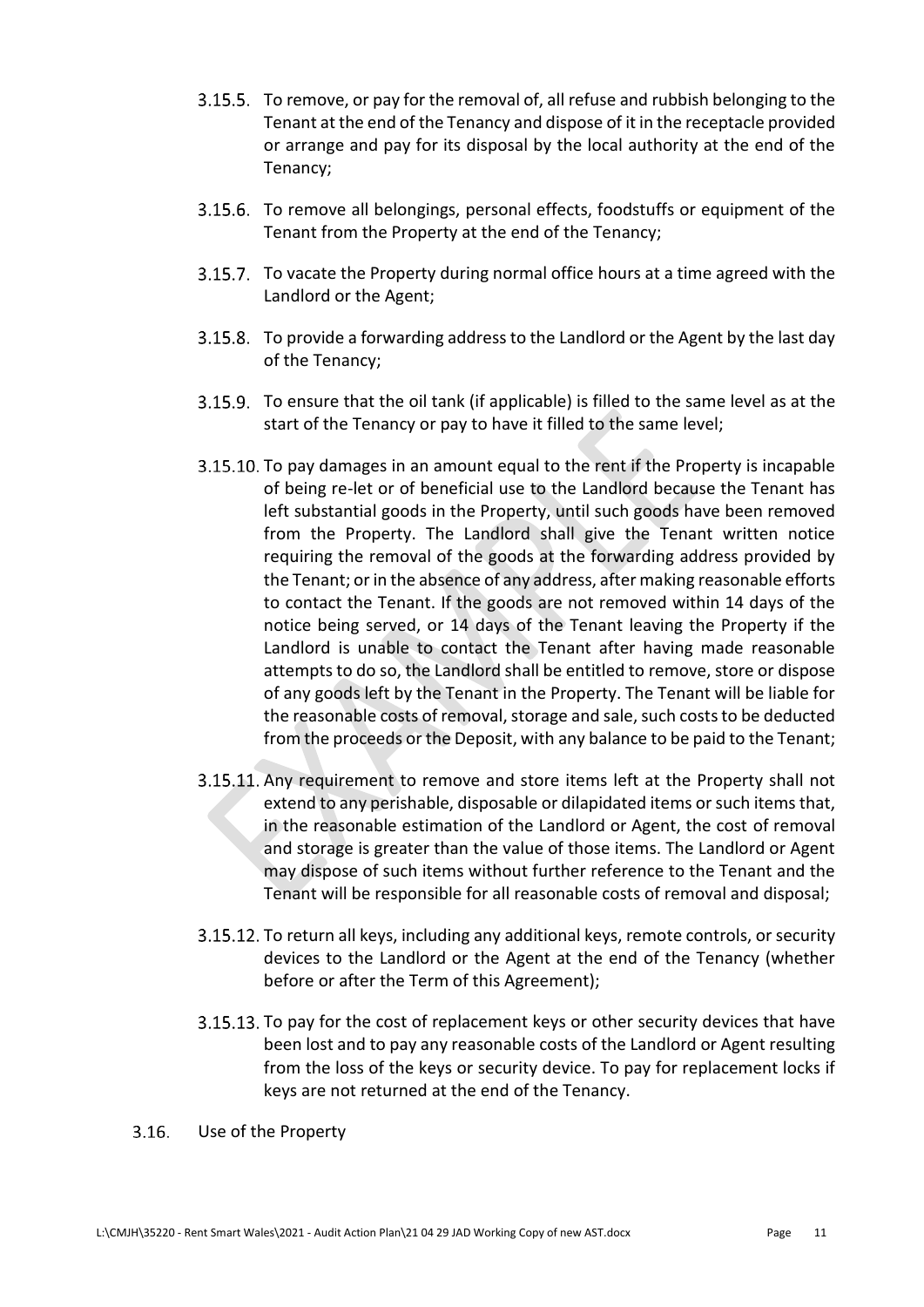- 3.16.1. Not to carry on, or permit to be carried on, on or at the Property any profession, trade or business except with the written consent of the Landlord or Agent, such consent not to be unreasonably refused;
- 3.16.2. To use the Property as a private residence for the Tenant and the Tenant's spouse or partner and children;
- 3.16.3. Not to cause or permit the Property to become a house in multiple occupation without the Landlord's consent. If the Tenant wishes to have three or more occupiers from more than one family group within the Property, the Tenant must gain the Landlord's written consent;
- 3.16.4. Not to use the Property in a manner which might lead to it becoming licensable under any part of the *Housing Act* 2004 without the Landlord's consent;
- 3.16.5. Not to use the Property in a manner which might lead to a condition of any license being granted under any part of the *Housing Act* 2004 being breached;
- 3.16.6. Not to register a company at the address of the Property without the written consent of the Landlord or Agent, such consent not to be unreasonably refused;
- 3.16.7. Not to carry out any redecoration of the Property, or any part of it without the consent of the Landlord or the Agent, which will not be unreasonably withheld.
- $3.17.$ Improper use
	- 3.17.1. Not to use the Property for illegal or immoral purposes nor to do, or permit to be done, any act or thing that may be or become a nuisance or cause damage or annoyance to the neighbours;
	- 3.17.2. Not to use or consume, or allow to be used or consumed, any drugs or any other substance that is, or becomes, prohibited or restricted by law, other than according to any conditions required for the legal use of such restricted substances.
- $3.18.$ Insurance
	- 3.18.1. Not to contravene the terms of any insurance of the Property or do anything which would violate or increase the ordinary premium.
- $3.19.$ Subletting/sharing occupancy
	- 3.19.1. Not to sublet, part with, or share the possession of all or part of the Property with any other person;
	- 3.19.2. Not to take in lodgers or paying guests or allow any person other than the person(s) named as the Tenant in this Agreement and any permitted family, children or personal staff to occupy or reside in the Property.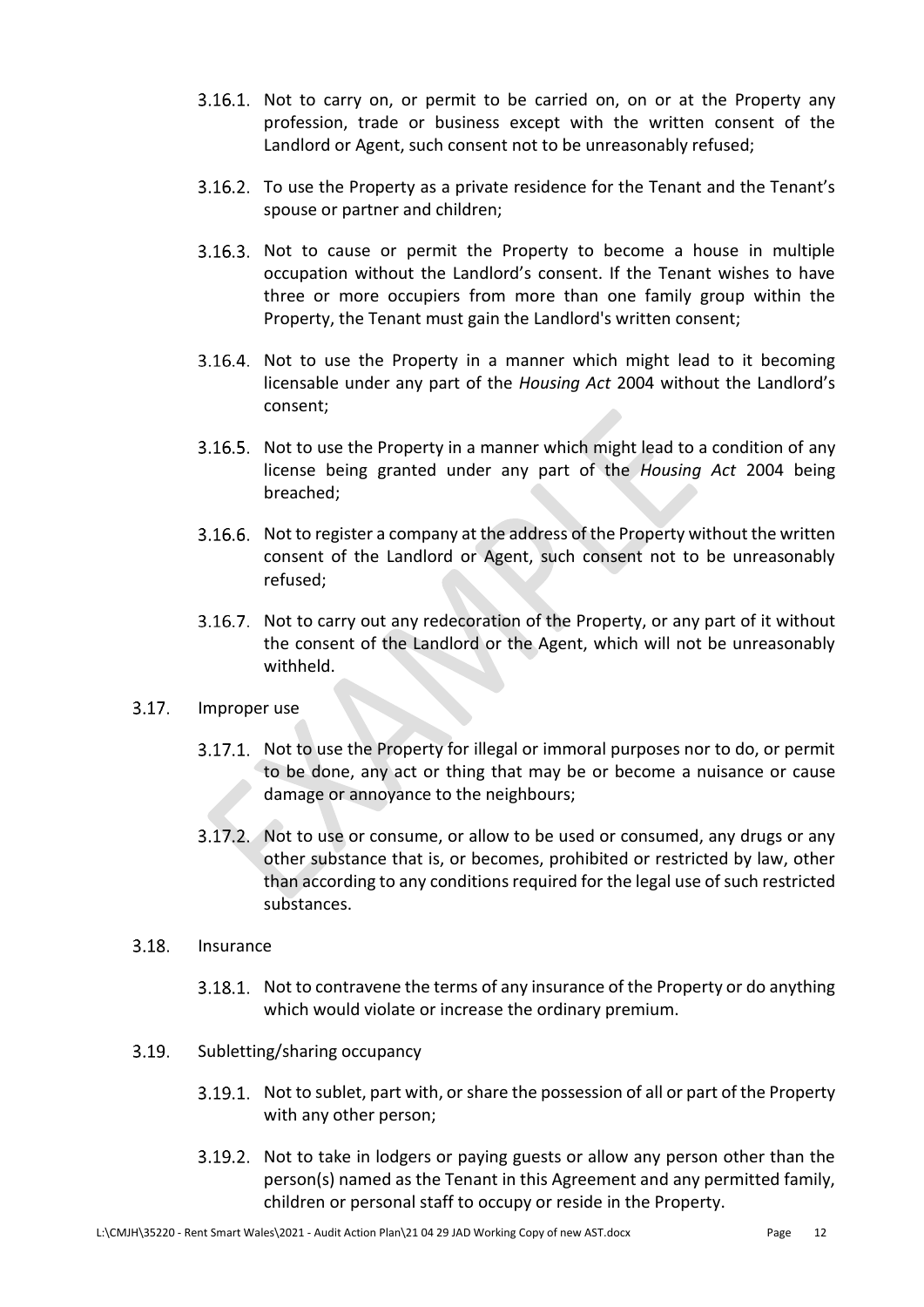#### $3.20.$ Assignment

- 3.20.1. Not to assign this Agreement without first obtaining the Landlord's written consent. The Landlord will not unreasonably withhold or refuse consent;
- 3.20.2. The Landlord may impose conditions on consent to an assignment including but not limited to:
- 3.20.3. that the incoming Tenant passes the Landlord's reasonable credit checks and referencing requirements;
- 3.20.4. that the incoming Tenant pays a deposit to the Landlord in an amount equal to that of the outgoing Tenant;
- 3.20.5. that the incoming Tenant signs an agreement with the Landlord to comply with the terms of this Agreement.
- $3.21.$ Removal of Contents
	- 3.21.1. Not to remove the Contents specified in Schedule 1, or any substituted Contents from the Property.
- $3.22.$ Advertisements, posters and placards
	- 3.22.1. Not to affix or exhibit any form of advertisement placards, signs, posters or any other item in or at the Property.
- $3.23.$ Storage of inflammable goods and fire hazards
	- 3.23.1. Not to store in, or on, the Property, any oil, paraffin or bottled gas;
	- 3.23.2. Not to use any portable appliances fuelled by oil, paraffin or bottled gas or to use any naked flame in the Property unless it is required for any cooking appliance or open fire.

#### $3.24.$ Animals

- 3.24.1. Not to keep any animals on the Property lexcept for "Insert Details" I and not to allow said animal / animals to access the upstairs or bedrooms of the Property.
- $3.25.$ Laundry and drying clothes
	- 3.25.1. Not to hang or allow to be hung any clothes or other articles on the outside of the Property, except in the areas (if any) designated for the purpose;
	- 3.25.2. To ensure when drying clothing that the Property is adequately ventilated to prevent condensation.
- $3.26.$ Aerials
	- 3.26.1. Not to erect or permit to project outside the Property any wireless or television aerial or satellite dish or other construction without the Landlord's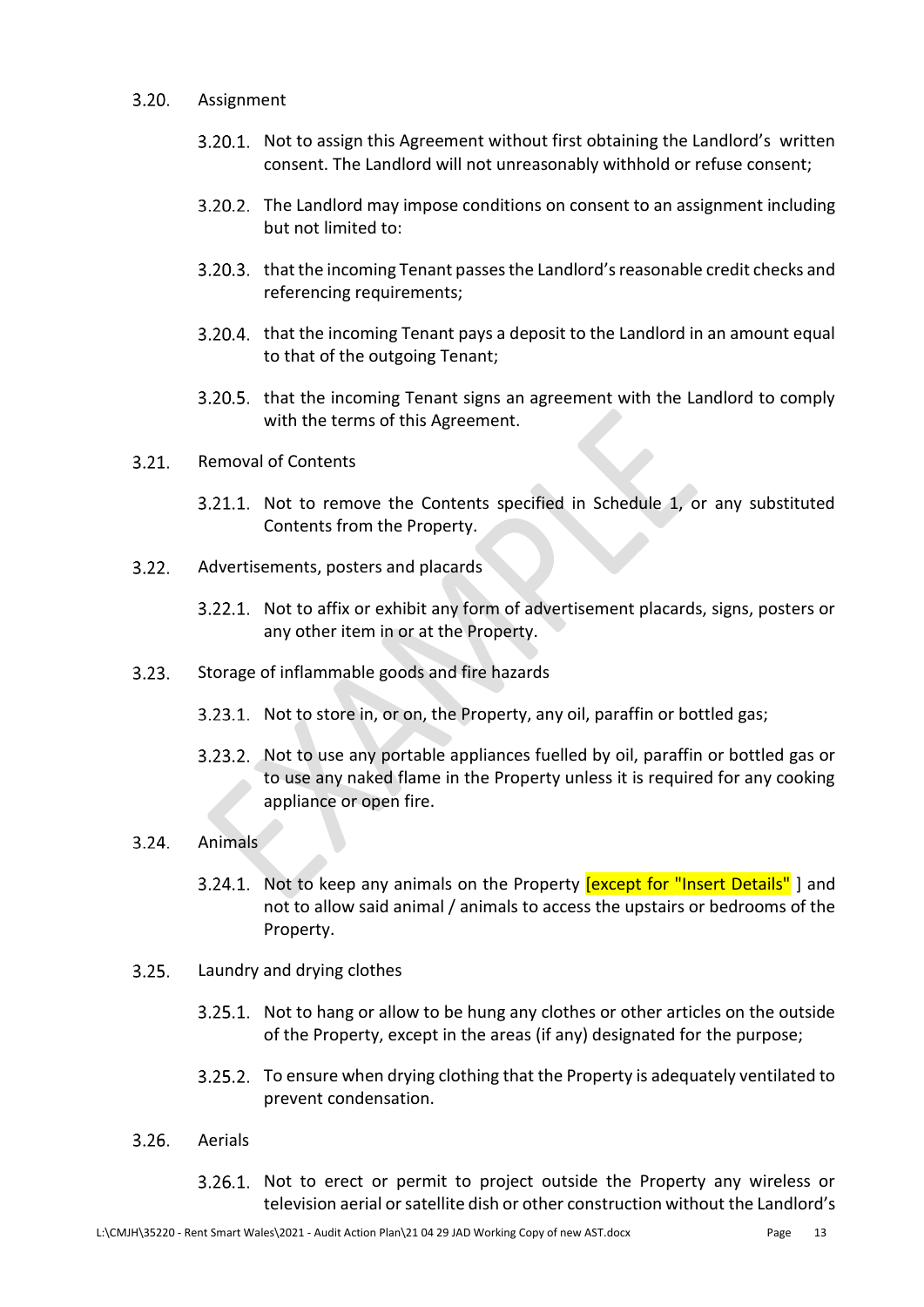or Agent's written consent, not to be unreasonably withheld, and the Landlord's agreement to the form of installation;

To pay all the costs of removal of any aerial or satellite dish installed without permission, and make good any damage done during the installation of an aerial or satellite dish, whether authorised or not.

#### $3.27.$ Telephone

- 3.27.1. Not to disconnect the property for any existing landline connection.
- $3.28.$ Immigration status and right to rent
	- 3.28.1. It is a condition of the Tenancy that, at all times during the Term, the Tenant and all other adult occupiers of the Property are not disqualified as a result of their immigration status from occupying the Property under a residential tenancy agreement as defined by the *Immigration Act* 2014 ('the Act');
	- The Tenant shall, immediately on request by the Landlord or Agent, comply with such checks and provide such documents relating to the immigration status and right to rent of the Tenant and any other adult occupier as are necessary to enable the Landlord or Agent to comply with the prescribed requirements under the Act;
	- Where the Tenant or other adult occupier has a time limited right to rent the Tenant shall provide to the Landlord or Agent proof of their continued right to rent before expiry of that time limit. The Tenant shall comply with such further checks and provide such further documents relating to the immigration status and right to rent of the Tenant and any adult occupier as are necessary to enable the Landlord or Agent to comply with the prescribed requirements under the Act;
	- The Tenant shall notify the Landlord or Agent immediately if the immigration status of the Tenant or any adult occupier changes and/or they become disqualified from occupying the Property under a residential tenancy agreement.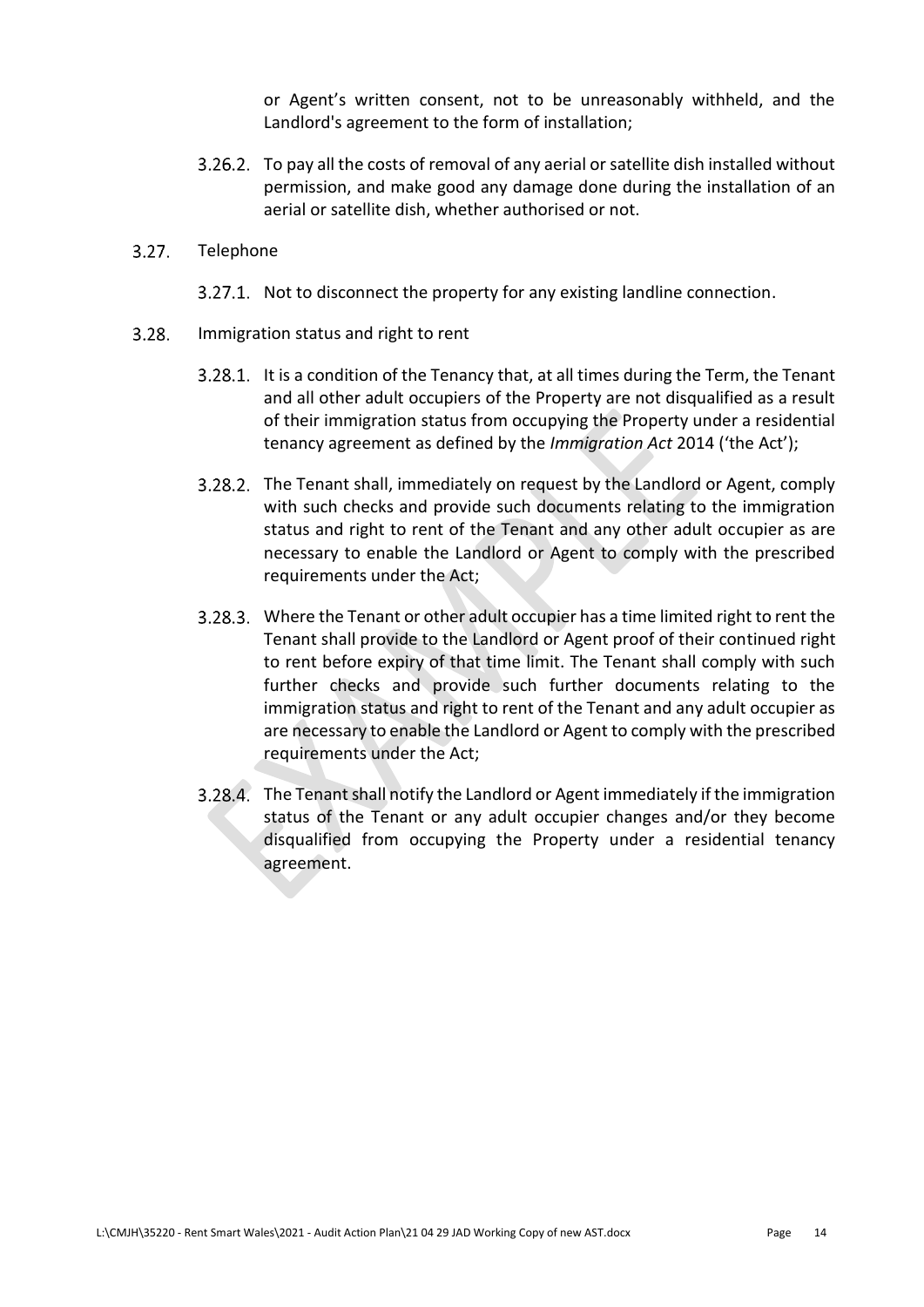### **SECTION C:**

### **LANDLORD'S OBLIGATIONS**

### **4. The Landlord agrees as follows:**

- $4.1.$ Quiet enjoyment
	- During the Tenancy the Tenant may quietly enjoy the Property without any  $4.1.1.$ unlawful interruption by the Landlord or any person claiming under or in trust for the Landlord.

#### $4.2.$ Repairs

- To keep in repair the Contents, including all electrical and mechanical  $4.2.1.$ appliances belonging to the Landlord at the Property, unless the breakdown or lack of maintenance or repair is due to the negligence or misuse of the Tenant, his family or visitors;
- $4.2.2.$ To keep in repair the structure and exterior of the Property, including drains gutters and pipes; and to keep in repair and proper working order the installations in the Property for the supply of water, electricity and gas; the sanitary appliances; and the installations in the Property for space heating and heating water. (Section 11 of the *Landlord and Tenant Act* 1985 imposes repairing obligations on the Landlord with which he must comply. The Tenant should also know that to 'keep in repair' means that the Landlord must carry out repairs even if the disrepair existed at the date the Tenancy was granted. The Tenant should also be aware that they must inform the Landlord of any repair that is required under these provisions. The Tenant may wish to consult a solicitor or Citizens Advice Bureau if they are unsure of the Landlord's obligations.);
- $4.2.3.$ To compensate the Tenant for any costs incurred by the Tenant to remedy the failure of the Landlord to comply with his statutory obligations.

### $4.3.$ Insurance

- $4.3.1.$ To insure the Property and the fixtures with a reputable insurer; against loss or damage by fire and all other normal risks. Nothing in this clause requires the Landlord to make a claim under any policy of insurance. To avoid doubt, this clause does not require the Landlord to insure any possessions belonging to the Tenant and the Tenant is strongly advised to take out his own policy of insurance for any items kept at the Property belonging to the Tenant;
- $4.3.2.$ To agree that if the whole or a proportion of the Property is destroyed or made uninhabitable by fire or any other risk against which the Landlord has insured, the whole or a proportion of the rent will cease to be payable until the Property is reinstated and rendered habitable; unless the insurance monies are not recoverable (whether in whole or in part) because of anything done or not done by the Tenant, his family or his visitors or the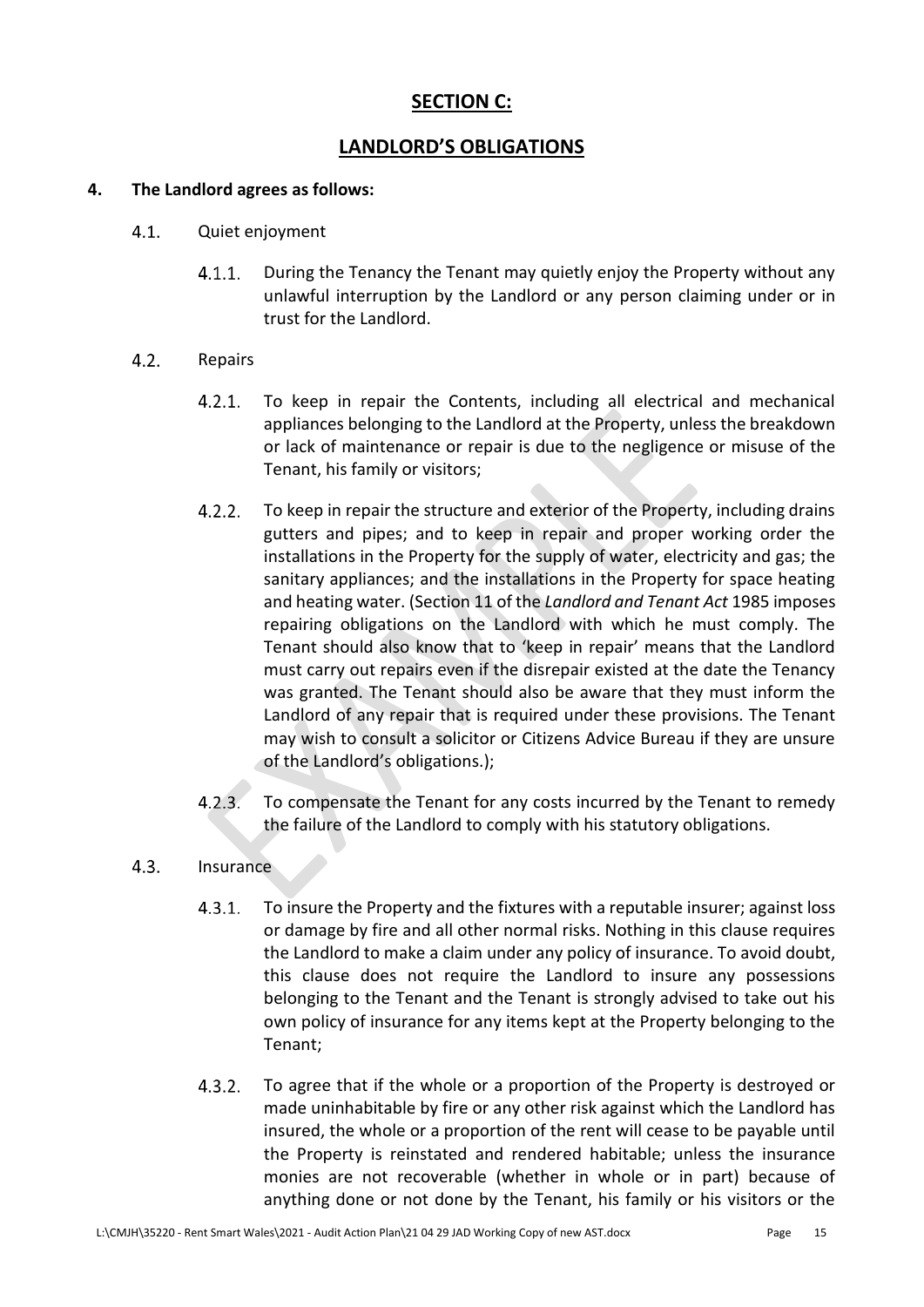insurer pays to re-house the Tenant. To avoid doubt between the parties the Landlord has no obligation to re-house the Tenant;

- $4.3.3.$ To agree that if the Property is not made habitable within one month, either party may terminate this Agreement by giving immediate written notice to the other party. To avoid doubt between the parties the right to terminate does not affect the rights of the Landlord or the Tenant to pursue compensation for any breach of the Tenancy Agreement.
- 4.4. Safety regulations
	- $4.4.1.$ To comply with the Furniture and Furnishings (Fire) (Safety) Regulations 1988 (as amended);
	- $4.4.2.$ To comply with the Gas Safety (Installation and Use) Regulations 1998 and give a copy of the safety check record to the Tenant at the start of the Tenancy;
	- $4.4.3.$ To ensure that any electrician carrying out electrical work at the Property is a member of an approved scheme;
	- $4.4.4.$ To comply with The Smoke and Carbon Monoxide Alarm (England) Regulations 2015 and confirm that the smoke and carbon monoxide alarms at the Property have been checked and are in working order at the start of the Tenancy.
- Inventory and check-out [Optional clauses]  $4.5.$ 
	- 4.5.1. To pay for the making of a fully comprehensive Inventory and Schedule of Condition prior to the commencement of the Tenancy;
	- $4.5.2.$ To pay for the cost of checking the Inventory and Schedule of Condition at the start of the Tenancy;
	- $4.5.3.$ To pay for the cost of checking the Inventory and Schedule of Condition at the termination of the Tenancy.
- $4.6.$ Possessions and refuse
	- $4.6.1.$ To remove, or pay for the removal of, all the possessions of the Landlord that are not to be used by the Tenant during the Term, and any rubbish, prior to the start of the Tenancy.
- $4.7.$ Taxation
	- $4.7.1.$ To agree that if the Landlord is not resident in the UK for more than six months in the tax year the Landlord will appoint a rent collection agent or the Tenant will deduct tax at basic rate and remit it to Her Majesty's Customs and Excise on a quarterly basis. The Landlord will keep the Tenant indemnified against any tax, charge, interest, or fine levied against the Tenant by Her Majesty's Customs and Excise due to any failure by the Landlord to advise the Tenant of his residency status for tax purposes.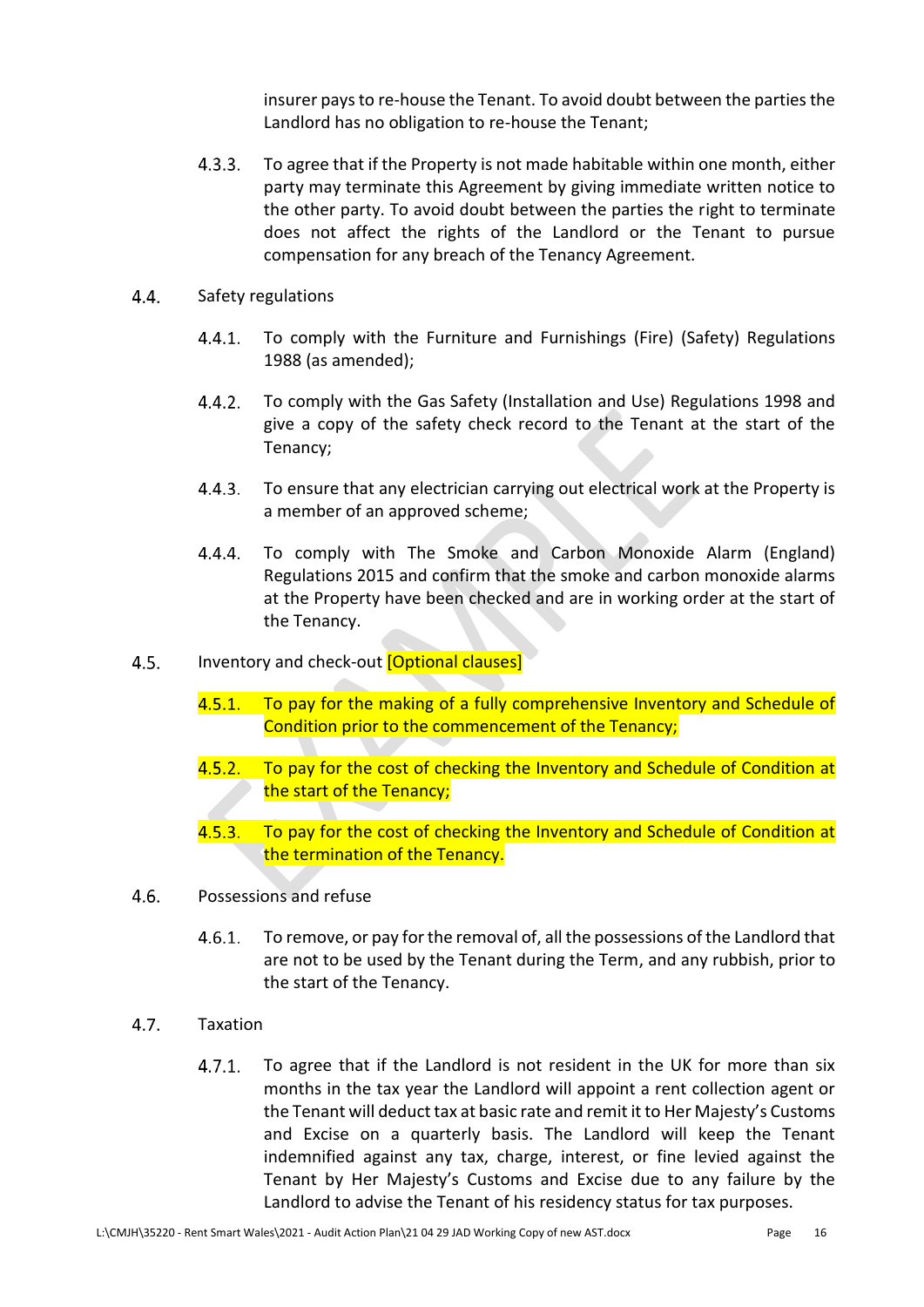### **SECTION D:**

### **GENERAL OBLIGATIONS**

### **The Landlord and the Tenant agree as follows:**

### **5. The Deposit**

- $5.1.$ The Deposit
	- $5.1.1.$ The Deposit of £ [insert amount] will be paid by the Tenant/[insert name] on behalf of the Tenant [delete 'the Tenant' or '[insert name] on behalf of the Tenant' as appropriate] to the Landlord/Agent [delete as appropriate] who is a member of the Tenancy Deposit Scheme run by The Dispute Service ('TDS');
	- $5.1.2.$ The Landlord/Agent **[delete as appropriate]** will lodge the Deposit with the Tenancy Deposit Scheme run by The Dispute Service ('TDS') within 30 days of the Deposit being taken. The terms and conditions and Alternative Dispute Resolution rules governing the protection of the Deposit including the repayment process can be found on the website www.tenancydepositscheme.com For further information on tenancy deposit protection in general the Tenant can visit www.gov.uk/tenancydeposit-protection/overview;
	- $5.1.3.$ Any interest earned will belong to the Landlord.
	- $5.1.4.$ After the Tenancy the Agent on the Landlord's behalf is entitled, with the written consent of the Landlord and the Tenant, to deduct from the sum held as the Deposit any monies referred to in clause 5.1.8 of this Agreement. If more than one such deduction is to be made by the Agent, monies will be deducted from the Deposit in the order listed in clause 5.1.8;
	- $5.1.5.$ If there is more than one Tenant the Landlord or the Agent may, with the written consent of the Tenant, return the Deposit by cheque to any one Tenant at his last known address;
	- $5.1.6.$ If the amount of monies that the Landlord or the Agent is entitled to deduct from the Deposit exceeds the amount held as the Deposit, the Landlord or the Agent may require the Tenant to pay that additional sum to the Landlord or the Agent within 14 days of the Tenant receiving that request in writing;
	- $5.1.7.$ The Tenant shall not be entitled to withhold the payment of any instalment of rent or any other monies payable under this Agreement on the ground that the Landlord, or the Agent, holds the Deposit or any part of it;
	- $5.1.8.$ The Deposit has been taken for the following purposes:
		- Any damage, or compensation for damage, to the Property, its fixtures and fittings or for missing items for which the Tenant may be liable, subject to an apportionment or allowance for fair wear and tear, the age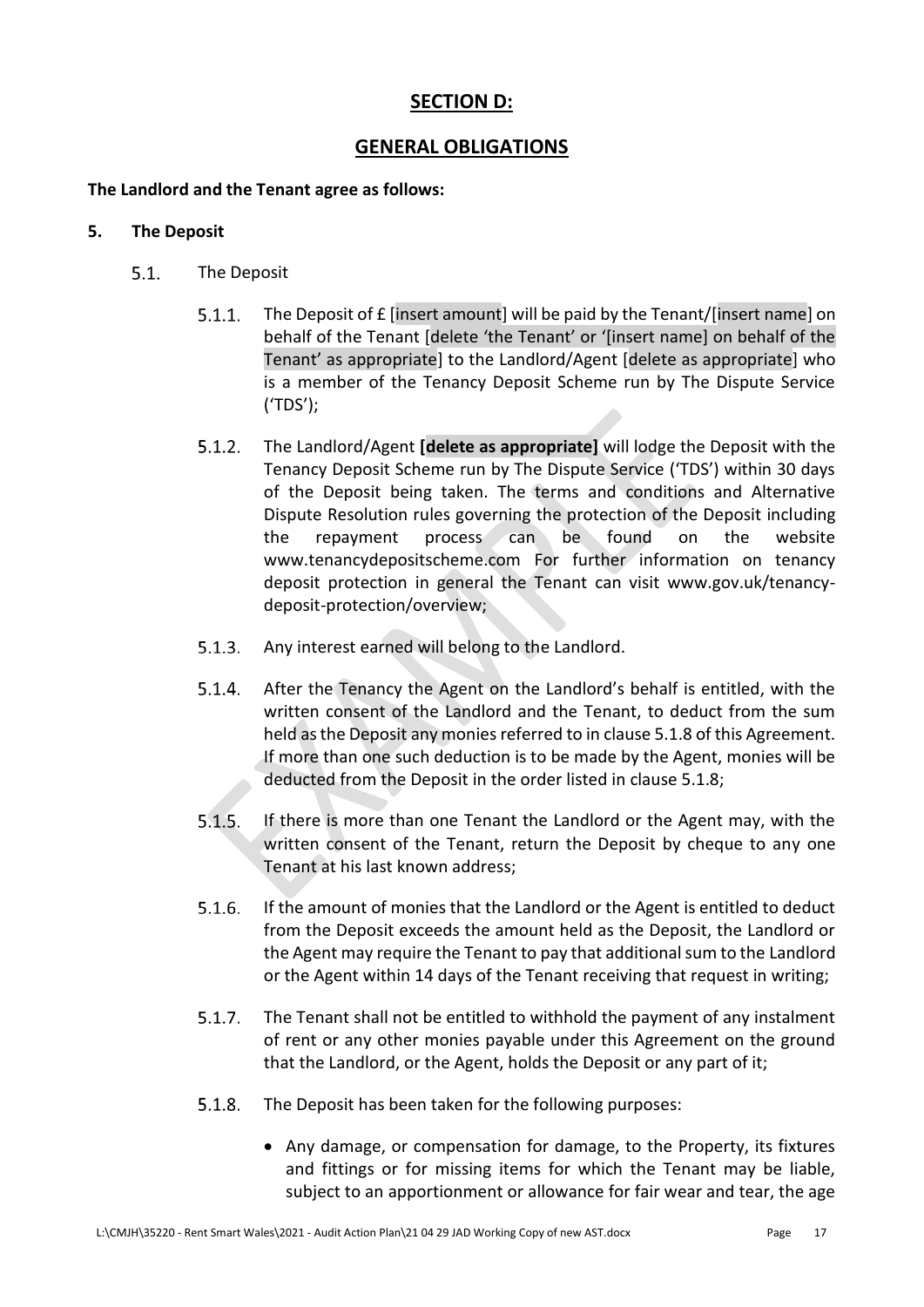and condition of each and any such item at the commencement of the Term, insured risks and repairs that are the responsibility of the Landlord;

- The reasonable costs incurred in compensating the Landlord for, or for rectifying or remedying any breach by the Tenant of the Tenant's obligations under the tenancy Agreement, including those relating to the cleaning of the Property, its fixtures and fittings;
- Any unpaid accounts for utilities or water charges or environmental services or other similar services or Council Tax incurred at the Property for which the Tenant is liable;
- Any rent or other money due or payable by the Tenant to the Agent or the Landlord under the Agreement of which the Tenant has been made aware and which remains unpaid after the end of the Agreement.
- $5.2.$ Protection of the Deposit
	- The Deposit is safeguarded by the Tenancy Deposit Scheme, which is  $5.2.1.$ administered by:

The Dispute Service Limited

West Wing, First Floor The Maylands Building 200 Maylands Avenue Hemel Hempstead HP2 7TG

| Phone | 0300 037 1000                     |
|-------|-----------------------------------|
| Email | deposits@tenancydepositscheme.com |
| Web   | www.tenancydepositscheme.com      |

- $5.3.$ At the end of the Tenancy
	- $5.3.1.$ As soon as is practicable at the end of the Agreement, the Member should inform the Tenant whether any deductions are proposed. The notice shall specify the amounts to be deducted and the reasons. If there is no dispute, the Deposit will be allocated according to the deductions agreed. No deduction will be made from the Deposit without the written consent of both parties and, if agreement cannot be reached, any of the parties can refer the matter to the Tenancy Deposit Scheme for adjudication. The procedures that apply under the scheme by which an amount in respect of a Deposit may be paid or repaid to the Tenant at the end of the tenancy are set out in the scheme leaflet: What is the Tenancy Deposit Scheme? which accompanies the Prescribed Information at Schedule 2.
- $5.4.$ Joint tenancy consent for adjudication
	- $5.4.1.$ If there are multiple Tenants, each of them agrees with the other(s) that any one of them may consent on behalf of all the others to use alternative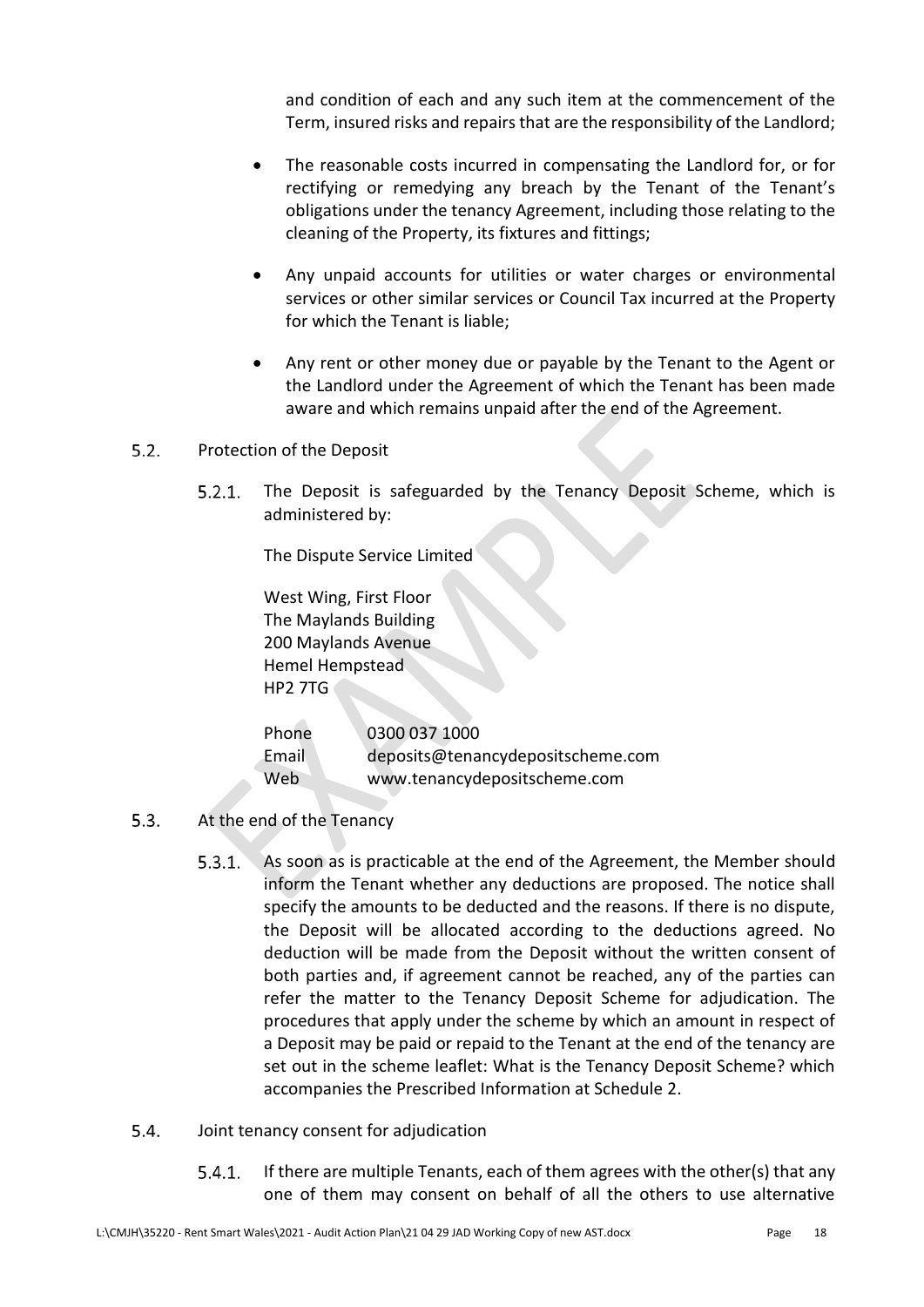dispute resolution through a tenancy deposit protection scheme to deal with any dispute about the Deposit at the end of the Term.

- $5.5.$ Other terms
	- $5.5.1.$ The holding and use of the Deposit shall not affect any other rights and remedies available to the Landlord under the terms, whether express or implied, of this Agreement;
	- $5.5.2.$ The statutory rights of the Landlord and the Tenant to take legal action through the County Court remain unaffected by clause 5.1.10.

### **6. It is further agreed as follows:**

- $6.1.$ Inventory check
	- At the end of the Tenancy there will be an inventory check to which the  $6.1.1.$ Tenant will be invited to attend. If neither the Tenant nor his representative attends the inventory check without a reasonable excuse, the Landlord or his Agent may assess in the absence of the Tenant any sums due for damage to the Property or the Contents.
- $6.2<sub>1</sub>$ Joint and several liability
	- $6.2.1.$ Obligations owed by or to more than one person are joint and several obligations. This means that each individual of the persons who collectively form the Tenant is individually responsible for the Tenant's undertakings and restrictions as a group and as an individual in this Agreement and each Landlord is individually responsible as a group and as an individual for the Landlord's obligations in this Agreement.

### $6.3.$ General

 $6.3.1.$ Any obligation upon the Tenant under this Agreement to do or not to do anything shall also require the Tenant not to permit or allow any licensee or visitor to do or not to do that thing.

#### $6.4.$ Interpretation

Within this Agreement the following interpretation and definitions apply:

- $6.4.1.$ 'Agreement' means this tenancy agreement which the Tenant is entering into with the Landlord that contains both the Tenant's and Landlord's obligations;
- $6.4.2.$ 'Landlord' means anyone owning an interest in the Property, whether freehold or leasehold, entitling them to possession of it upon the termination or expiry of the Tenancy and anyone who later owns the Property;
- $6.4.3.$ 'Tenant' means anyone entitled to possession of the Property under this Agreement;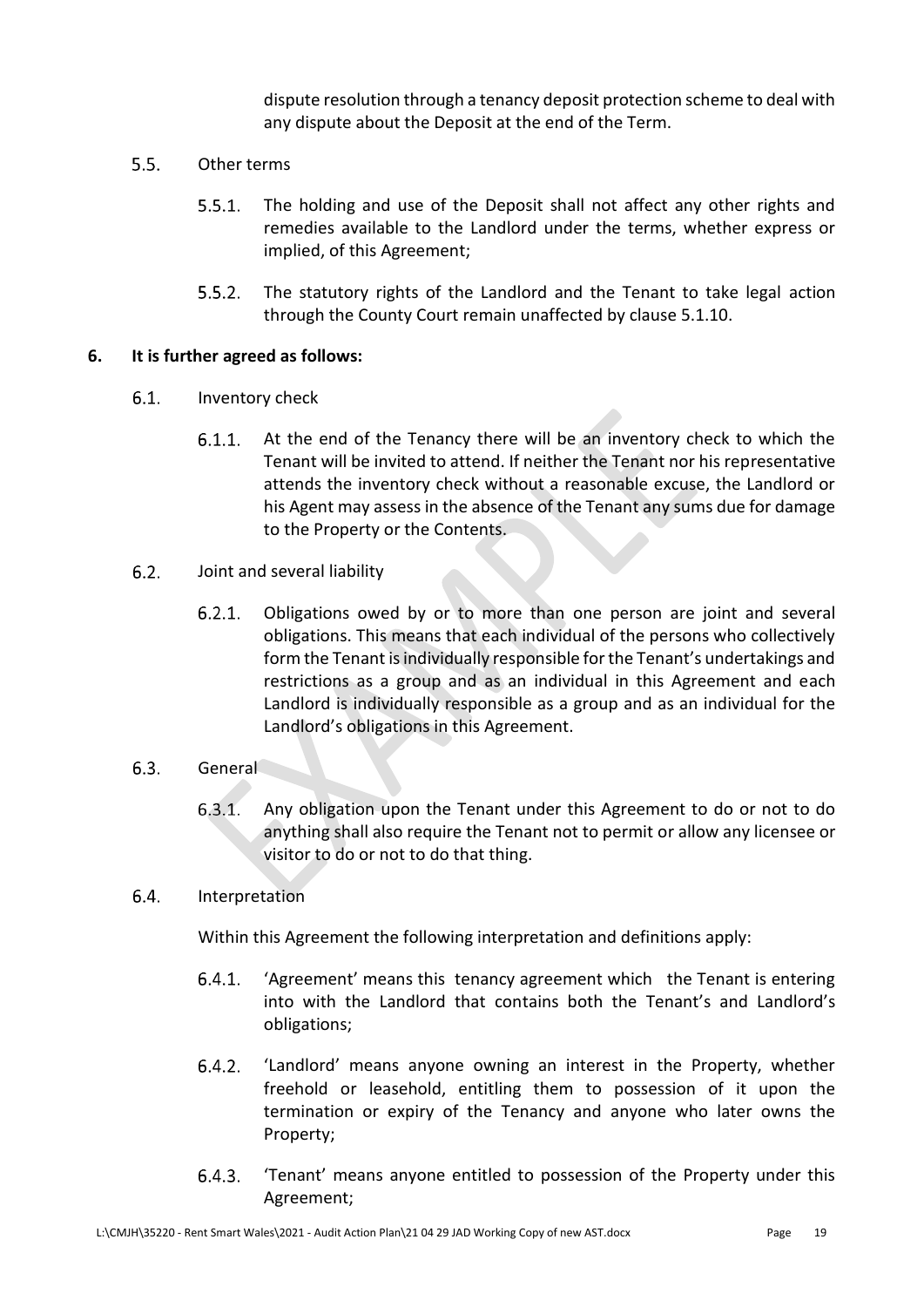- 'Joint and several' means that when more than one person comprises the  $6.4.4.$ Tenant, they will each be responsible for complying with the Tenant's obligations under this Agreement both individually and together. The Landlord may seek to enforce these obligations and claim damages against any one or more of those individuals. It also means that the Guarantor will be liable with the Tenant to pay all rent and any debt arising from any breach of the Tenancy until all debt is paid in full;
- $6.4.5.$ 'Guarantor' means the person responsible for discharging the Tenant's obligations if the Tenant defaults whether the Landlord elects to pursue the Tenant or not;
- $6.4.6.$ 'Agent' means Cooke & Arkwright, 10 Bridgend Business Centre, Bennett Street, Bridgend, CF31 3SH or anyone who subsequently takes over the rights and obligations of the Agent;
- 'Property' means any part or parts of the building, boundaries, fences,  $6.4.7.$ garden and outbuildings belonging to the Landlord unless they have been specifically excluded from the Tenancy. When the Tenancy is part of a larger building the Property includes the use of common access ways and facilities;
- $6.4.8.$ 'Contents' means any of the Landlord's fixtures, fittings, furnishings, or effects, floor, ceiling or wall coverings;
- $6.4.9.$ 'Inventory' or 'Inventory and Schedule of Condition' means the document drawn up prior to the commencement of the Tenancy by the Landlord, the Agent, or inventory clerk, which shall include the fixtures and fittings in the Property and any other matters specified in the Inventory and Schedule of Condition, which will be given to the Tenant at the start of the Tenancy or shortly thereafter;
- 'Term' or 'Tenancy' means the fixed term of this Agreement, any extensions, renewals, continuation and any statutory periodic tenancy which arises after the end of the fixed term;
- 6.4.11. 'Deposit' means the money taken by the Agent in a stakeholder capacity at the start of the Tenancy and held by the Agent in case the Tenant fails to comply with the obligations in this Agreement;
- 'Emergency' includes where there is a risk of injury or damage to the fabric of the Property or Fixtures and Fittings contained in the Premises;
- 6.4.13. 'TDS' means The Dispute Service, which manages the Tenancy Deposit Scheme and whose details are shown in the Tenancy Agreement;
- 'Deposit Holder' in the Prescribed Information means the person, firm or company who holds the Deposit under this Agreement and is a member of the TDS;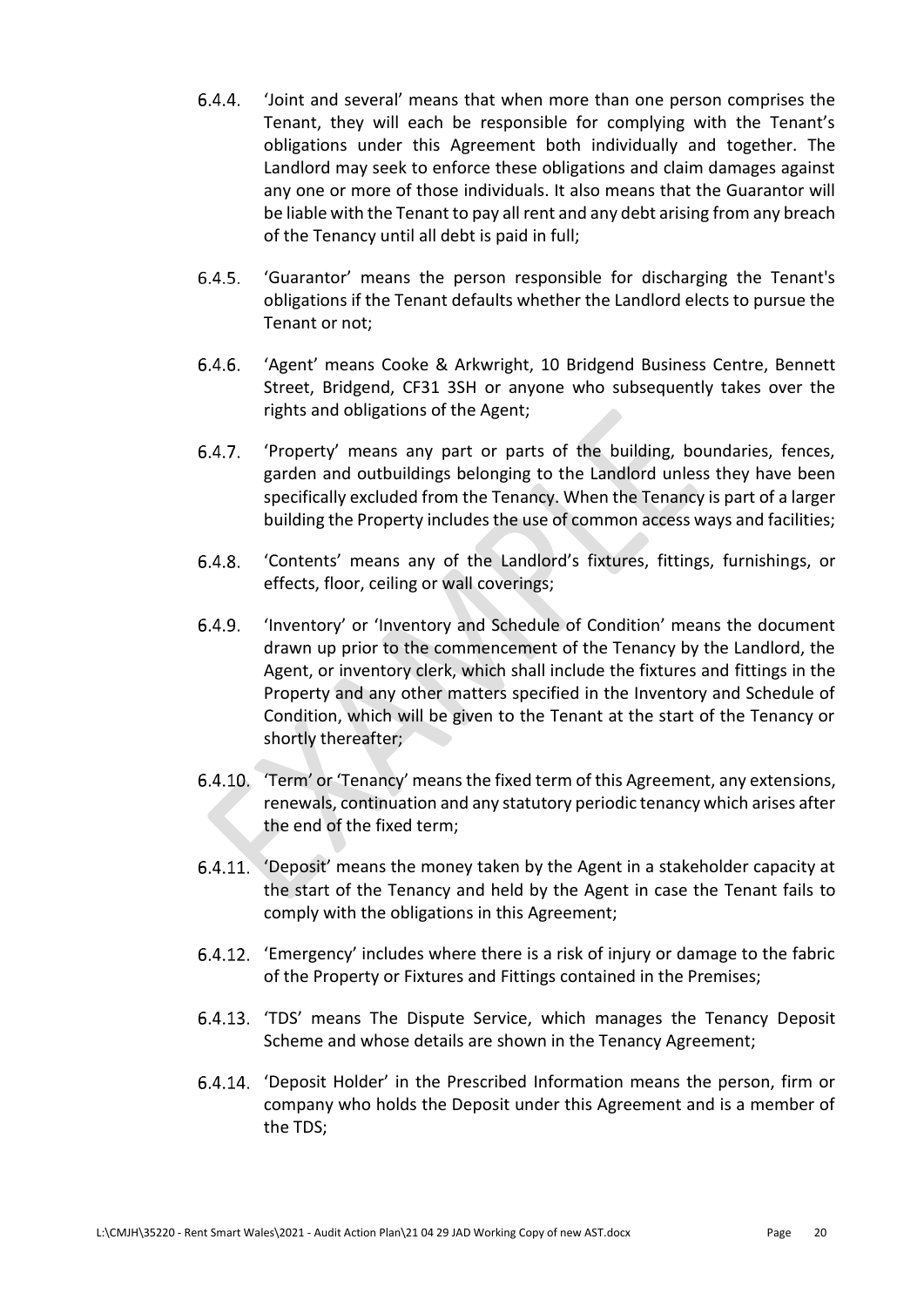- 'Relevant Person' in the Prescribed Information means any person, company or organisation paying the Deposit on behalf of the Tenant such as the local authority, parent or guarantor;
- 6.4.16. References to the singular include the plural and references to the masculine include the feminine;
- 6.4.17. The Tenant and Landlord agree that the laws of England and Wales shall apply to this Agreement.
- $6.5.$ Acceptance of rent
	- $6.5.1.$ The acceptance of rent after the Tenant has breached any of his obligations contained within this Agreement shall not prejudice the Landlord's right to enforce compliance with this Agreement.
	- $6.5.2.$ Costs of Variation, Assignment and Novation
	- $6.5.3.$ The Tenant agrees to pay to the Landlord or the Agent the reasonable administration charges costs in consideration of arranging the variation, assignment or novation of Tenancy at the Tenant's request.

### **7. Recovery of possession**

The following clauses set out the ways in which the Landlord may recover possession of the Property. If either party is unsure of their rights or requires further clarification they should consult a solicitor or their local Citizens Advice Bureau.

- $7.1.$ If and whenever during the Term:
	- $7.1.1.$ the Rent or any part of it is in arrears for 14 days after it has become due (whether legally demanded or not)
	- $7.1.2.$ there is a breach of any of the obligations or agreements on the part of the Tenant, or
	- $7.1.3.$ any of the grounds for possession in the Housing Act 1988, Schedule 2 apply
	- $7.1.4.$ the Landlord may re-enter upon and take possession of the Property or any part in the name of the whole, resuming possession of the furniture and effects and immediately thereupon the tenancy shall be determined. But the Landlord will not, while the Tenant is residing in the Property, physically retake possession without first obtaining a Court Order. This clause does not prejudice any other rights or remedies that the Landlord may have in respect of the Tenant's obligations under this Agreement.

### **8. Provisions for the serving of notices**

- $8.1.$ Provision for the serving of notices by the Landlord or Agent
	- Any notice served by the Landlord on the Tenant must be served in writing  $8.1.1$ . and will be deemed sufficiently served if sent by ordinary first class post to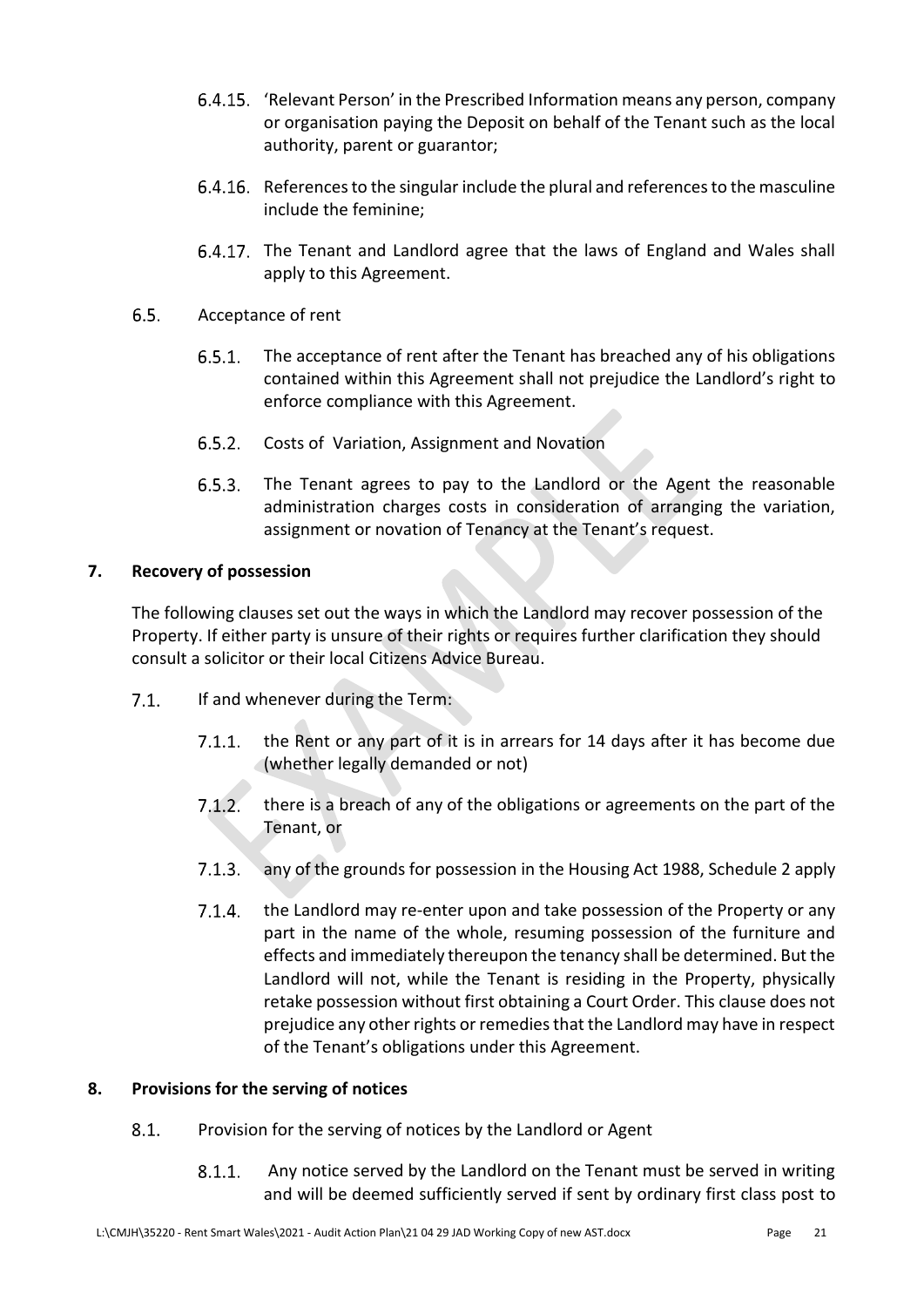or left at the Property, and will be deemed served the next day after posting or leaving;

- $8.1.2.$ **[Optional Clause]** Subject to clause 8.1.3 the Tenant agrees that any notices given under or in connection with this Agreement that are required to be given in writing may alternatively be emailed. Notices that are emailed shall be taken to be received the day after being sent. The Tenant's email address for this purpose is: **[ADDRESS]**;
- $8.1.3.$ Any notice given under section 8 or section 21 of the Housing Act 1988 must always be given to the Tenant in hard copy in accordance with clause 8.1.1 above.
- $8.2.$ Provision for the serving of notices by the Tenant or his Agent
	- $8.2.1.$ Any notice served by the Tenant on the Landlord must be served in writing and will be deemed sufficiently served if sent by ordinary first class post to or left at the address given for the Landlord in this agreement, or such address as has been notified to the Tenant in writing as replacing it from time to time, and will be deemed served the next day after posting or leaving.
- $8.3.$ Early termination

If the Tenant vacates the Property during the Term, apart from according to  $8.3.1.$ any agreed break clause which is included in the Agreement, the Tenant will remain liable to pay rent and any other monies payable under this Agreement until the Term expires.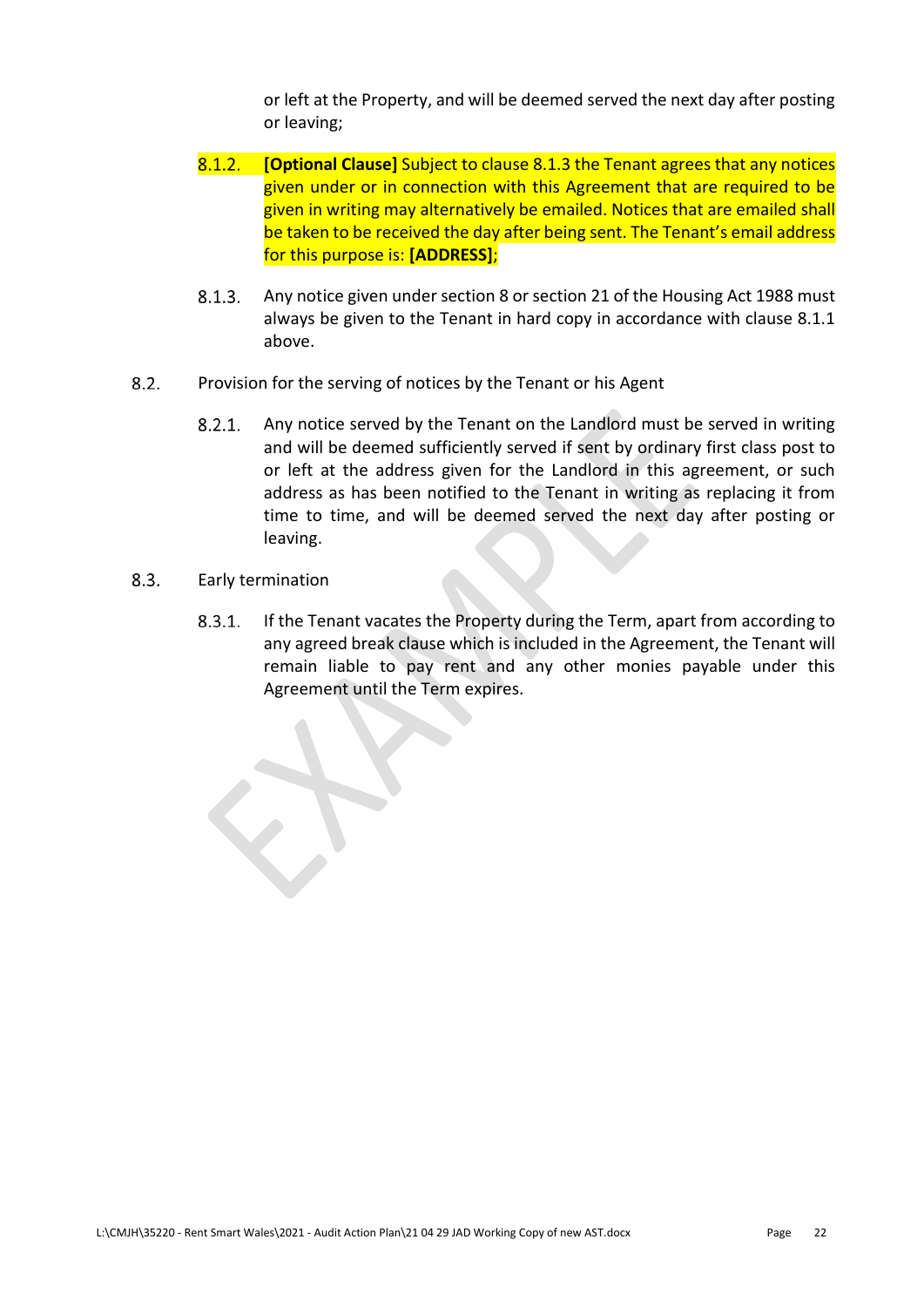### **SECTION E:**

### **SPECIAL CONDITIONS**

The Tenant hereby agrees with the Landlord as follows :-

- 9. **[Optional Clause]** To have the cesspit emptied on a regular basis as necessary and immediately before vacation of the Property and to pay the cost thereof on each and every occasion and to produce a copy of the contractor's invoice to the Landlord
- 10. To regularly clean all carpets and curtains (where included) so that these are kept in a clean condition at all times
- 11. To regularly clean the interior of the oven so that this is kept in a clean condition at all times
- 12. By 12:00 noon on last day of tenancy to have removed all his possessions and those possessions of his household from the Property and to have returned all the keys of the Property to the Landlord or his Agent and to leave the Property in a neat tidy and clean condition
- 13. Not to store/site any caravans at the Property
- 14. Not to smoke or to allow others to smoke in the Property
- 15. Not to drill holes or make fixings for the wall mounting of televisions or hi-fi equipment or any other equipment within the Property
- 16. On vacation of the Property to arrange for the interior of the Property including any carpets and curtains to be cleaned so that the Property is returned in a fully clean and serviceable condition on termination of the Tenancy
- 17. **[Optional Clause]**\*EITHER\* To ensure that the amount of heating oil/fuel in the tank at the end of the Tenancy is not less than the amount of heating oil/fuel in the tank at the commencement of the Tenancy or otherwise to pay for any reduction. The amount of heating oil/fuel in the tank at the commencement of the Tenancy is agreed to be \*\*\*\* litres. / The amount of heating oil/fuel in the tank at the commencement of the Tenancy is agreed to be \*\*\*\* as measured on a dipstick.
- 18.  $*OR*$  On commencement of the Tenancy to pay the Landlord an amount of  $E***$  for the  $***$ litres of heating oil/fuel in the tank
- 19. **[Optional Clause]** To service the aga/Rayburn/stove at not more than yearly intervals from the start of the Tenancy and also at the end of the Tenancy and to produce a copy of the contractor's invoice to the Landlord
- 20. **[Optional Clause]** The Tenant shall enjoy a right of way for himself his family visitors and other authorised persons on foot or by motorcar over the track shown for the purpose of identification only coloured in brown on the plan attached to this Agreement subject to the Tenant immediately reinstating any damage caused to the surface or base of the track caused by or arising from the exercising of this right of way where the damage is not due to natural wear and tear, but due to the fault of the tenant.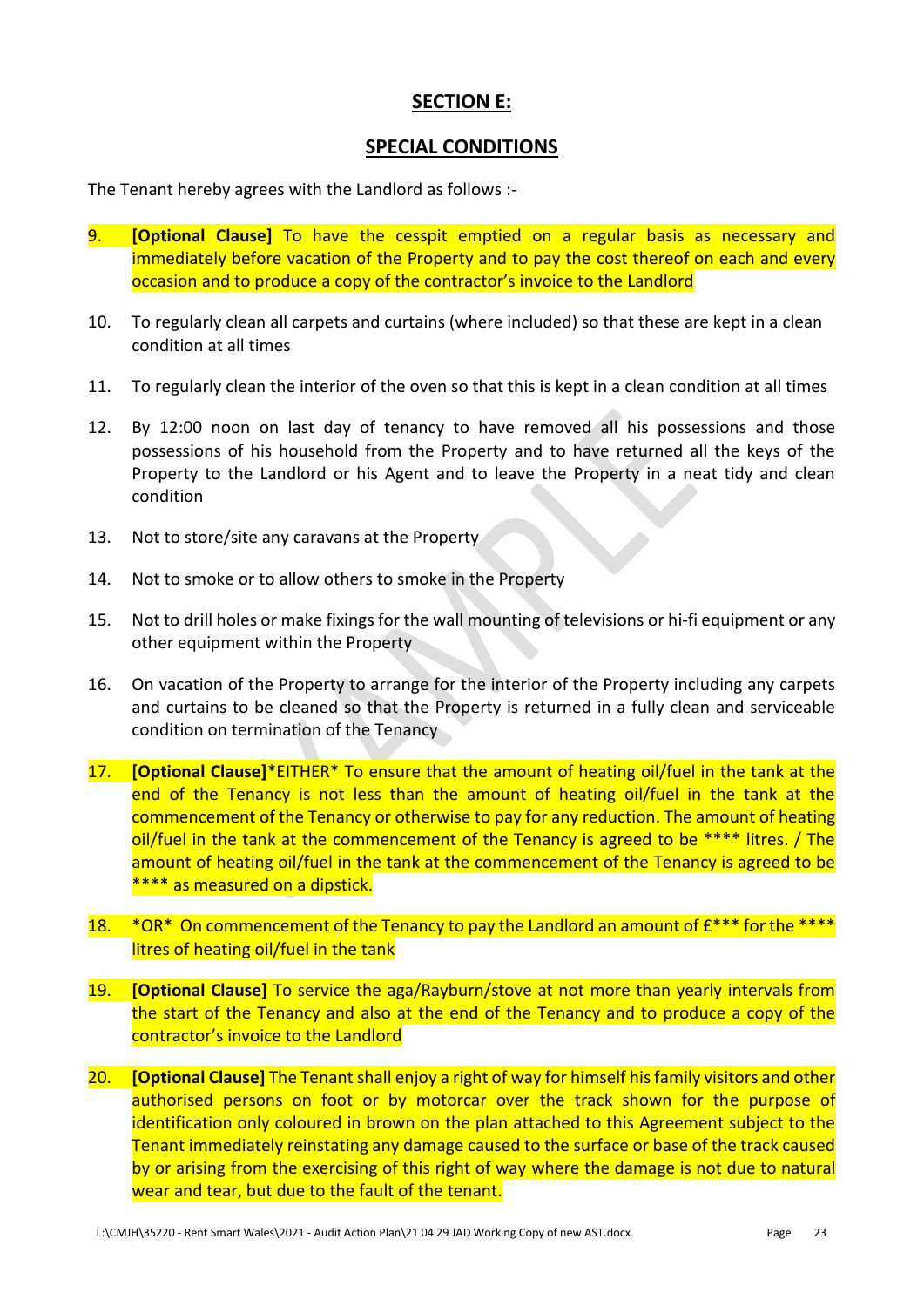- 21. To pay the rent by regular bankers Standing Order on the due dates into Bank Account Number 30465895, Sort Code 20-12-25 at Barclays Bank plc, P O Box 23, 36 Dunraven Place, Bridgend, CF31 1HY
- 22. The Landlord has the permission of the Tenant to register the Tenant's occupation of the property with the Local Authority and statutory undertakers and in accordance with the Water Industry (Undertakers Wholly or Mainly in Wales) (Information about Non-Owner Occupiers) Regulations 2014

L:\CMJH\35220 - Rent Smart Wales\2021 - Audit Action Plan\21 04 29 JAD Working Copy of new AST.docx Page 24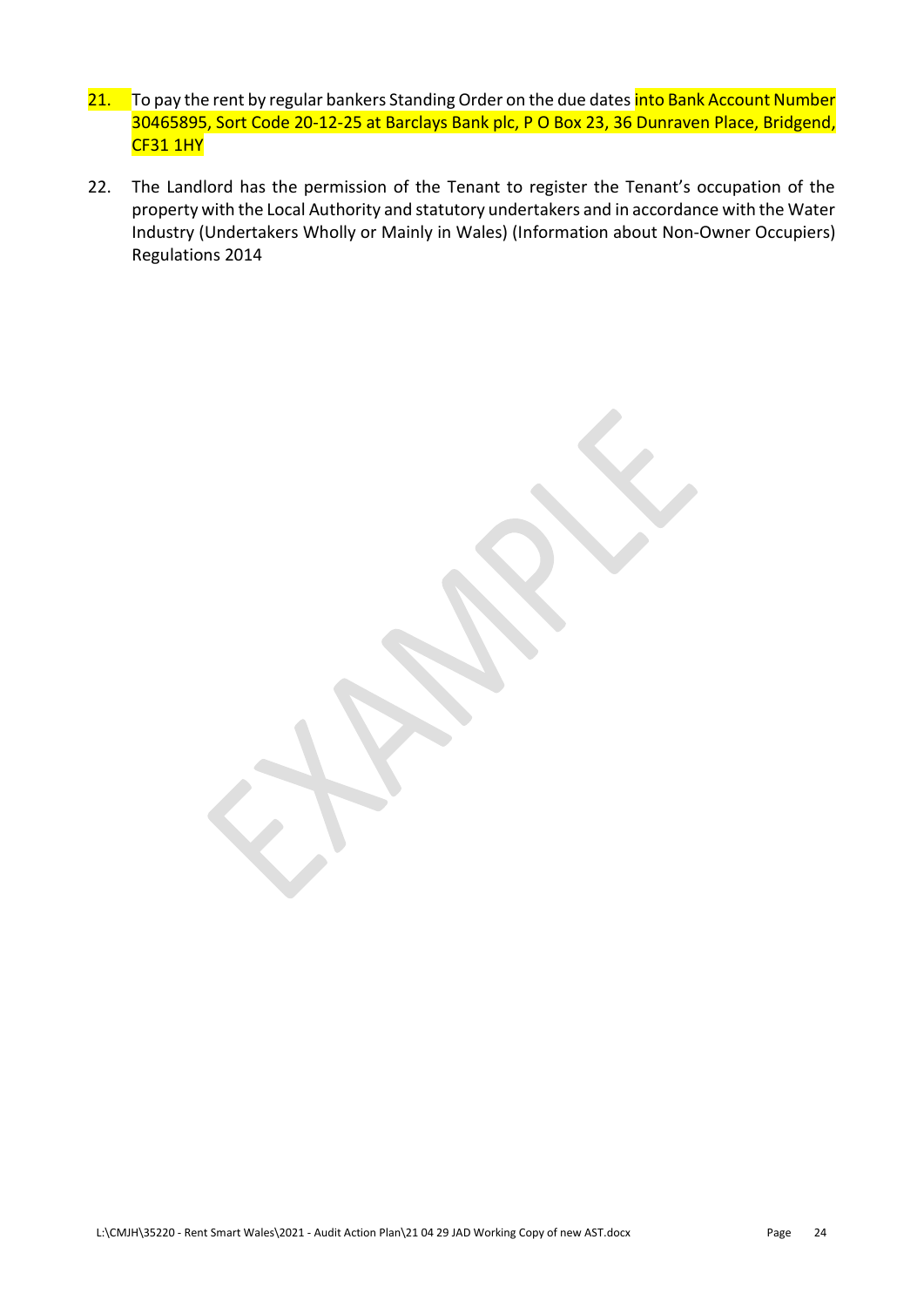### **SECTION F:**

### **THE GUARANTOR**

### **23. [Option Clause is Guarantor is required] The Landlord and the Guarantor agree that :-**

- $23.1.$ The Guarantor unconditionally and irrevocably covenants with and guarantees to the Landlord that the Tenant will pay the rent and other sums payable when the same falls due and fully discharge his obligations under the terms of this Tenancy Agreement for the term of this Tenancy Agreement and for any period thereafter that the Tenant shall holdover or remain in occupation of the premises
- $23.2.$ The guarantee and covenant contained in Clause 23.1 shall impose on the Guarantor the same liability as if the Guarantor were himself the principal debtor in respect of the rent payable and fully liable for all obligations of the Tenant under the terms of this Tenancy Agreement
- $23.3.$ The liability of the Guarantor shall be a joint and several liability with the Tenant for the rent due and other sums payable and other obligations of the Tenant in accordance with this Tenancy Agreement
- $23.4.$ The Landlord may enforce his rights against the Guarantor without first making a demand on or taking proceedings against the Tenant; or having recourse to any other security or bond which may from time to time be held by the Landlord in respect of the Tenant's obligations under the terms of this Tenancy Agreement
- $23.5.$ No failure or delay on the part of the Landlord to exercise any power, right or remedy under the terms of this Tenancy Agreement or at law shall operate as a waiver thereof nor shall any single or partial exercise or waiver of any such power, right or remedy preclude its further exercise or the exercise of any other power, right or remedy
- $23.6.$ Any notice, demand or legal process to be served on the Guarantor by the Landlord in connection with this Agreement or the Tenancy granted under it shall be sufficiently served if delivered to or if sent by registered or recorded delivery post to the Guarantor at his address stated in this Agreement
- $23.7.$ In this Agreement (where appropriate) words having the masculine gender shall be deemed to include the feminine gender and singular words shall include plural and vice versa and where the Guarantor is more than one person covenants entered into with them shall be entered into by them jointly and severally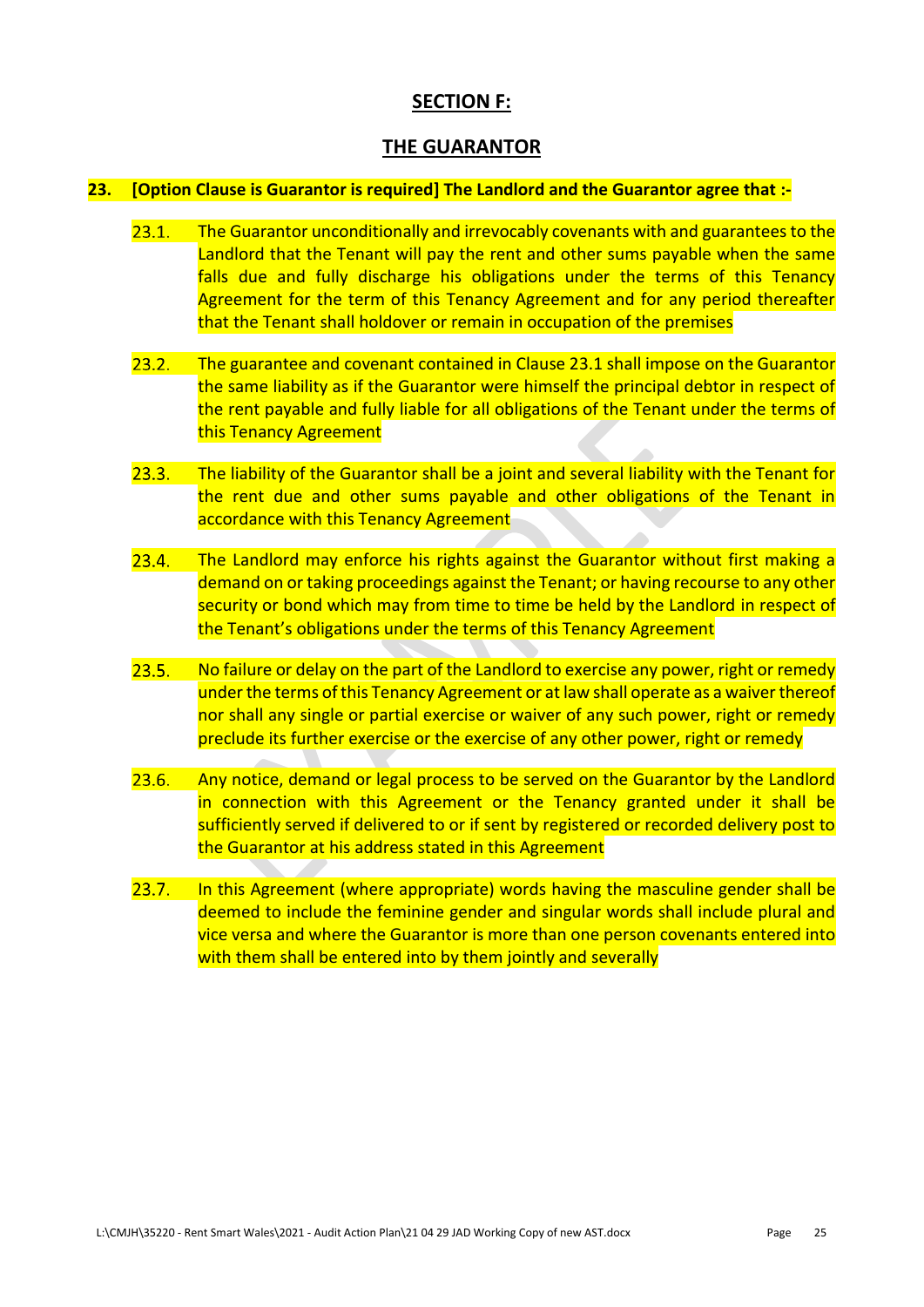| <b>Signed by the Landlord/</b><br><b>Authorised Signatory</b> |                                                                          |
|---------------------------------------------------------------|--------------------------------------------------------------------------|
| Signature:                                                    |                                                                          |
| (Name in CAPITALS):                                           | <b>COOKE &amp; ARKWRIGHT as Agents for the Landlord</b> "Insert Details" |
| In the Presence of:                                           |                                                                          |
| Signature                                                     |                                                                          |
| (Name in CAPITALS)                                            |                                                                          |
| Address:                                                      |                                                                          |
|                                                               |                                                                          |
|                                                               |                                                                          |
| Occupation:                                                   |                                                                          |
|                                                               |                                                                          |
|                                                               |                                                                          |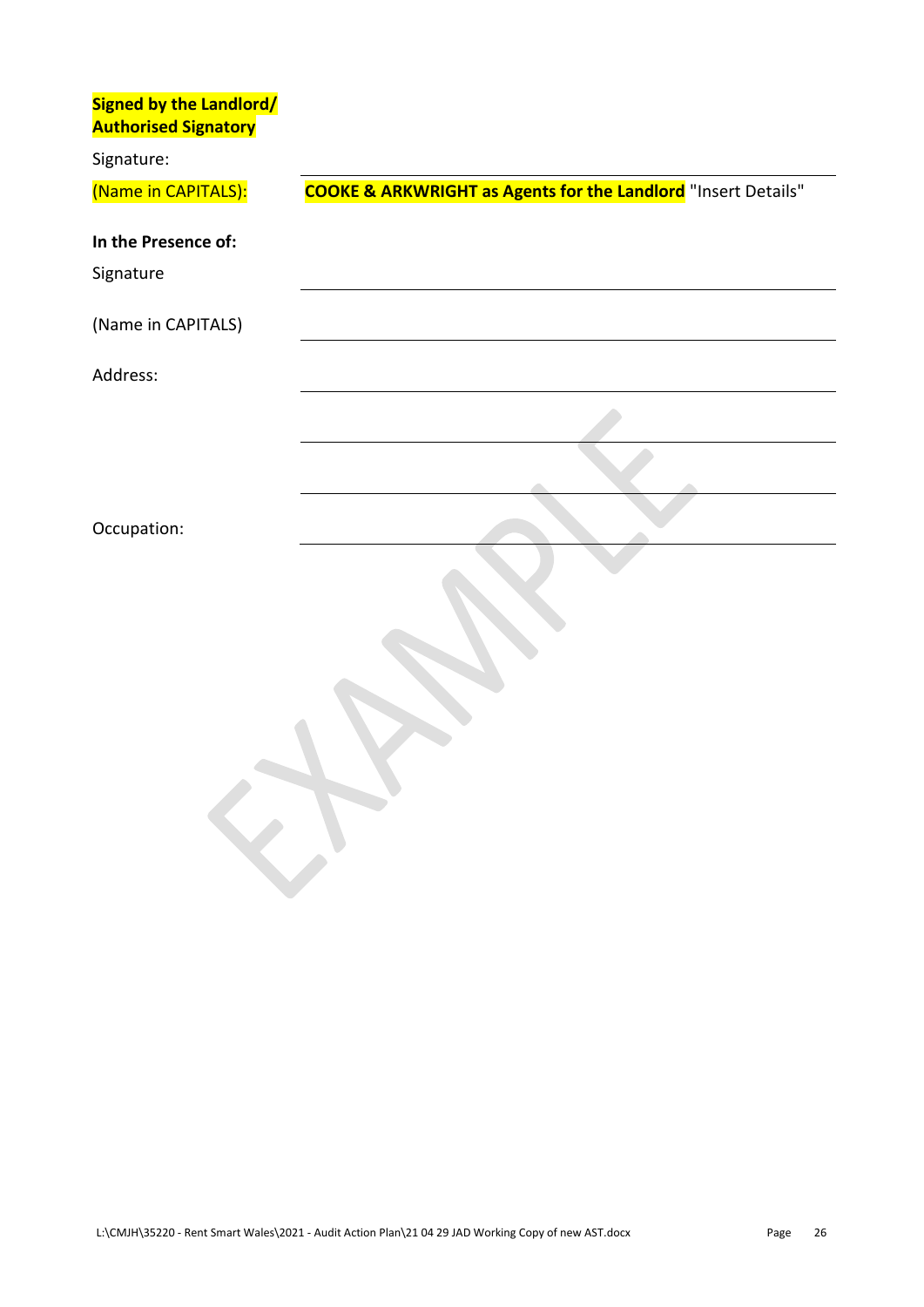## **Signed by the Tenant:**

| Signature:                   |                  |
|------------------------------|------------------|
| (Name in CAPITALS):          | "Insert Details" |
| In the Presence of:          |                  |
| Signature                    |                  |
| (Name in CAPITALS)           |                  |
| Address:                     |                  |
|                              |                  |
|                              |                  |
| Occupation:                  |                  |
|                              |                  |
| <b>Signed by the Tenant:</b> |                  |
| Signature:                   |                  |
| (Name in CAPITALS):          | "Insert Details" |
| In the Presence of:          |                  |
| Signature                    |                  |
| (Name in CAPITALS)           |                  |
| Address:                     |                  |
|                              |                  |
|                              |                  |
| Occupation:                  |                  |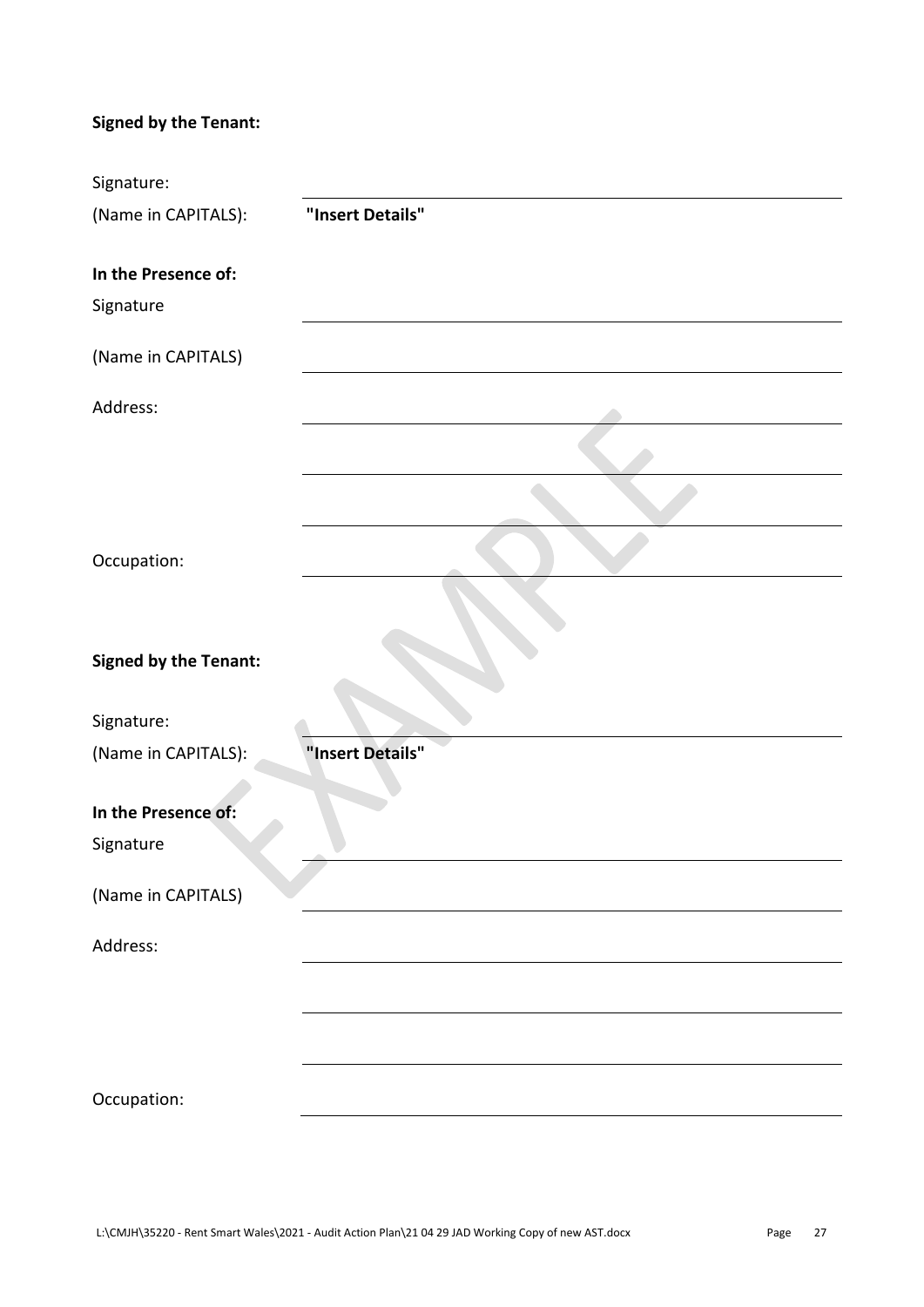| <b>Signed by the Guarantor:</b> |                  |
|---------------------------------|------------------|
| Signature:                      |                  |
| (Name in CAPITALS):             | "Insert Details" |
|                                 |                  |
| In the Presence of:             |                  |
| Signature                       |                  |
| (Name in CAPITALS)              |                  |
| Address:                        |                  |
|                                 |                  |
|                                 |                  |
| Occupation:                     |                  |
|                                 |                  |
|                                 |                  |
|                                 |                  |
|                                 |                  |
|                                 |                  |
|                                 |                  |
|                                 |                  |
|                                 |                  |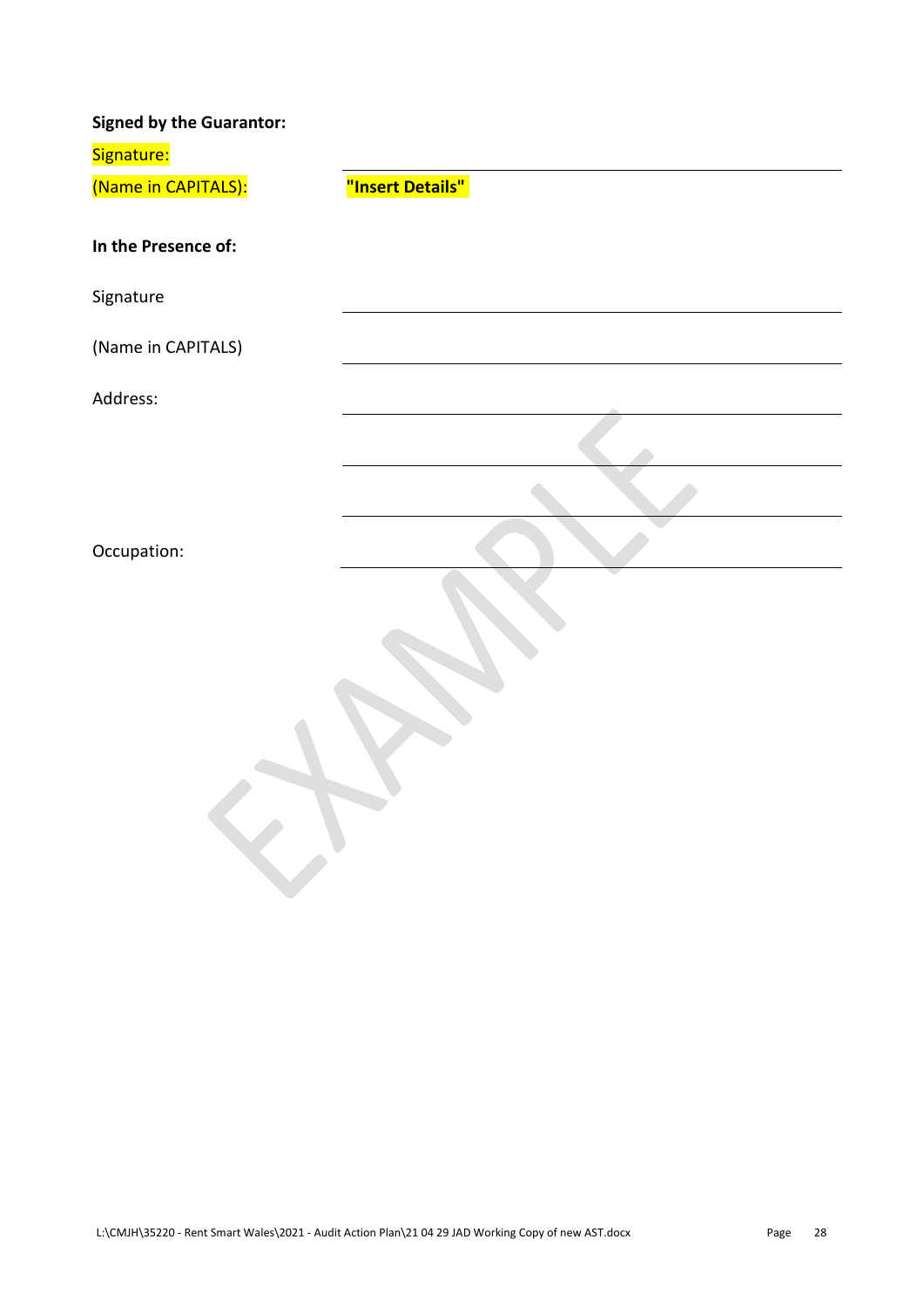### **SCHEDULE 1 THE SCHEDULE OF CONDITION AND CONTENTS (THE INVENTORY)**

|--|

**Contents/Item Condition Photograph Numbers (Schedule 4)**

> Room and contents in good repair and decorative order throughout except for "Insert Details"

> Room and contents in good repair and decorative order throughout except for "Insert Details"

> Room and contents in good repair and decorative order throughout except for "Insert Details"

> Room and contents in good repair and decorative order throughout except for "Insert Details"

> Room and contents in good repair and decorative order throughout except for "Insert Details"

> Room and contents in good repair and decorative order throughout except for "Insert Details"

> Room and contents in good repair and decorative order throughout except for "Insert Details"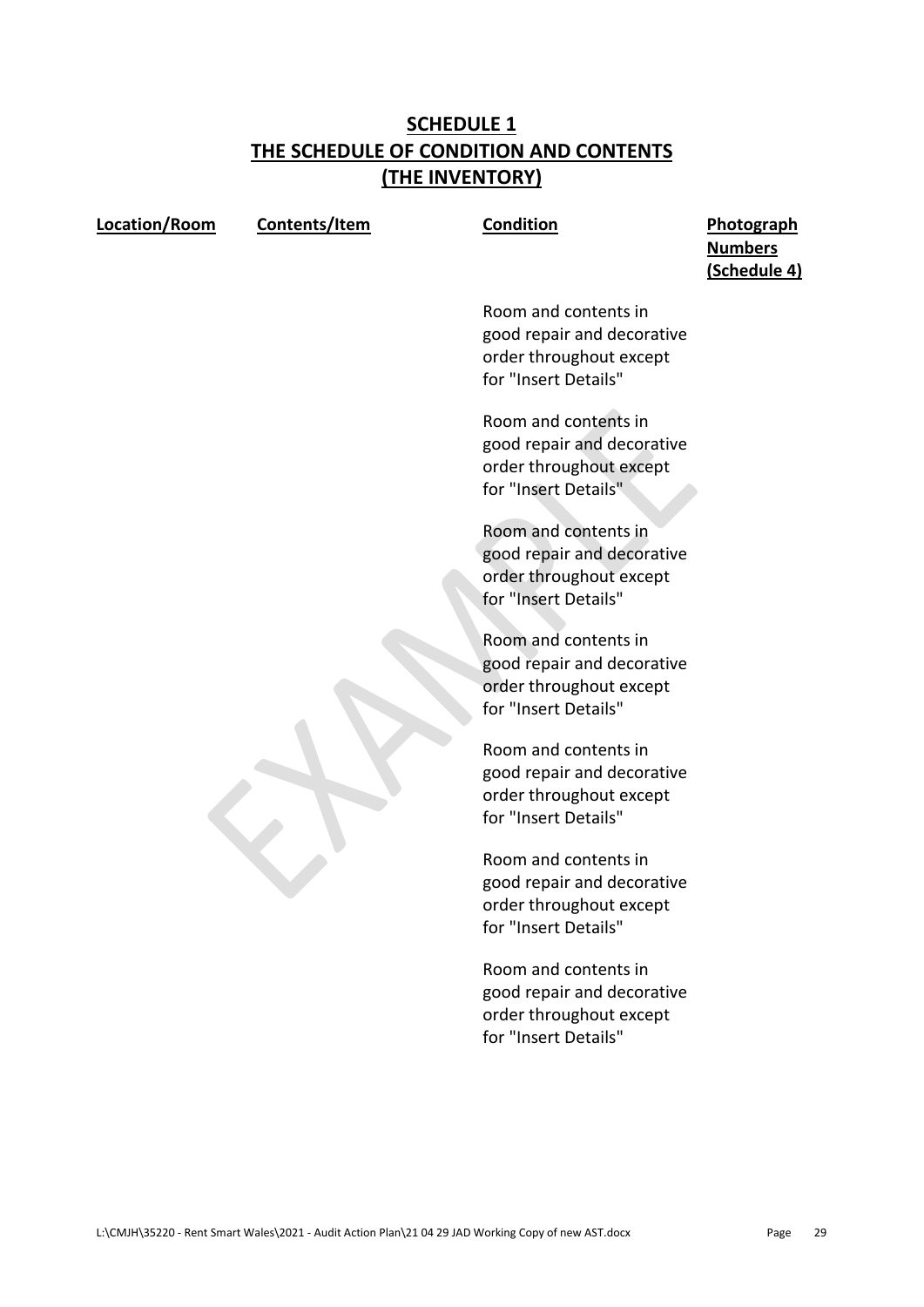### **SCHEDULE 2 TENANCY DEPOSIT PROTECTION PRESCRIBED INFORMATION**

Under the Housing Act 2004, the Landlord is required to give the following information to the Tenant and anyone who paid the deposit on the Tenant's behalf ("Relevant Person") within 30 days of receiving the deposit. This is to ensure that Tenants are made aware of their rights during and at the end of the tenancy regarding the deposit.

(a) The scheme administrator of the Tenancy Deposit Scheme is:

**The Dispute Service Limited** West Wing, First Floor The Maylands Building 200 Maylands Avenue Hemel Hempstead HP2 7TG

Phone 0300 037 1000 Email deposits@tenancydepositscheme.com Web [www.tenancydepositscheme.com](http://www.tenancydepositscheme.com/)

- (b) A leaflet entitled *What is the Tenancy Deposit Scheme?*, which explains the operation of the provisions contained in sections 212 to 215 of, and Schedule 10 to, Housing Act 2004, must accompany this document when given to the Tenant and any relevant person.
- (c) The procedures that apply under the scheme by which an amount in respect of a deposit may be paid or repaid to the Tenant at the end of the tenancy are set out in the scheme leaflet: *What is the Tenancy Deposit Scheme?,* which accompanies this document.
- (d) The procedures that apply under the scheme where either the Landlord or the Tenant is not contactable at the end of the tenancy are set out in the Scheme Leaflet: *What is the Tenancy Deposit Scheme?*
- (e) The procedures that apply where the Landlord and the Tenant dispute the amount of the deposit to be paid or repaid are summarised in the Scheme Leaflet *What is the Tenancy Deposit Scheme?*

More detailed information is available on: [www.tenancydepositscheme.com](http://www.tenancydepositscheme.com/)

(f) The facilities available under the scheme for enabling a dispute relating to the deposit to be resolved without recourse to litigation are set out in the Scheme Leaflet: *What is the Tenancy Deposit Scheme?*

More detailed information is available on: [www.tenancydepositscheme.com](http://www.tenancydepositscheme.com/)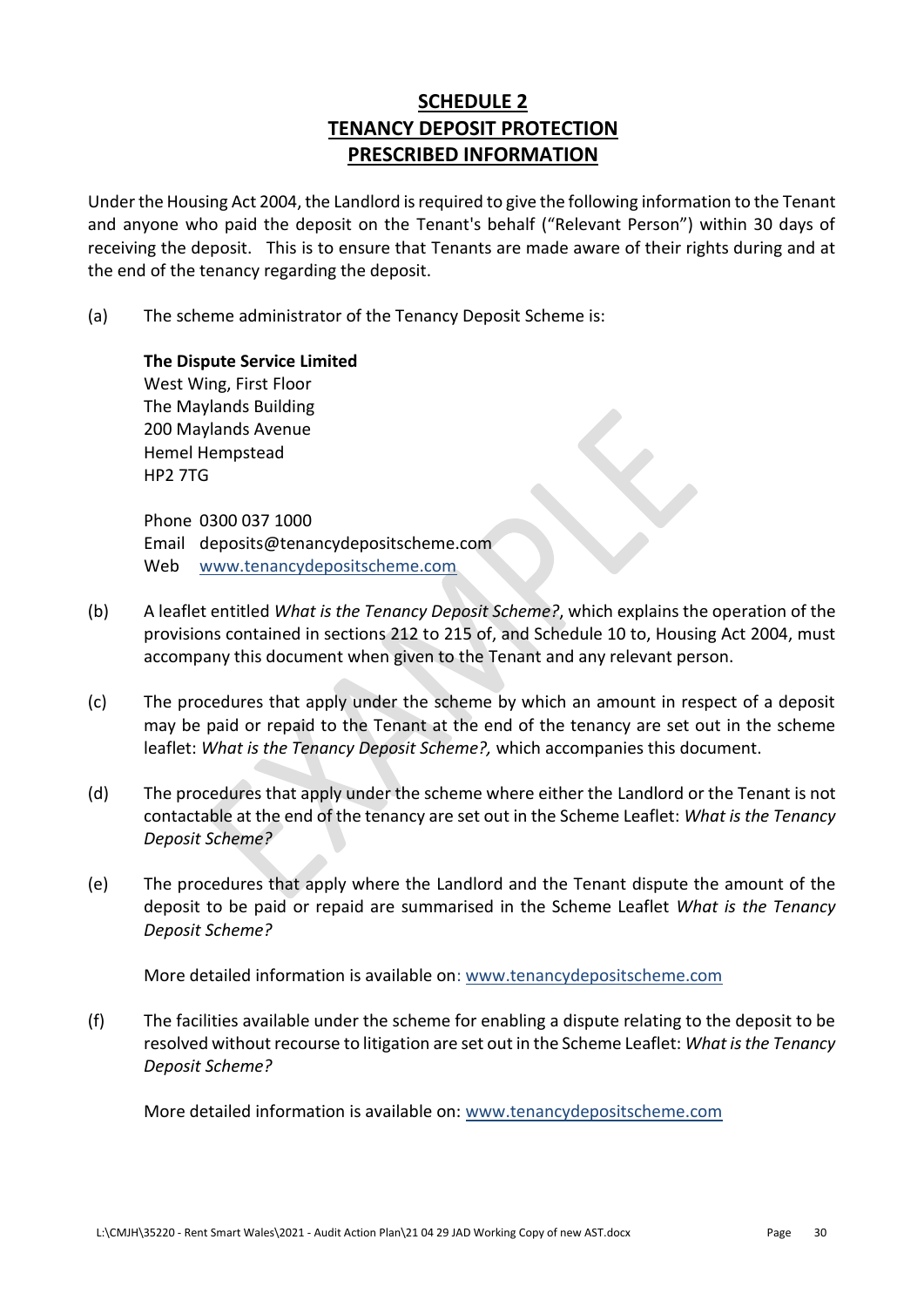(i) THE DEPOSIT

The amount of the deposit paid is £"Insert Details"

(ii) ADDRESS OF THE PROPERTY TO WHICH THE TENANCY RELATES

"Insert Details"

(iii) DETAILS OF THE LANDLORD(S)

Name(s) "Insert Details"

Address "Insert Details"

Email Address "Insert Details"

Telephone Number "Insert Details"

### (iv) DETAILS OF THE TENANT(S)

Please provide the details requested in (iv) for each Tenant and for each relevant person (ie anyone who has arranged to pay the deposit on the Tenant's behalf).

| Name(s)          | "Insert Details" |
|------------------|------------------|
| Address          | "Insert Details" |
| Email Address    | "Insert Details" |
| Telephone Number | "Insert Details" |

| Name(s)              | "Insert Details" |
|----------------------|------------------|
| Address              | "Insert Details" |
| <b>Email Address</b> | "Insert Details" |
| Telephone Number     | "Insert Details" |

### **ADD MORE TENANTS IF REQUIRED**

Details for the Tenant(s) to be used *at the end of the tenancy*

- Name(s) "Insert Details"
- Address "Insert Details"
- Email Address "Insert Details"
- Telephone Number "Insert Details"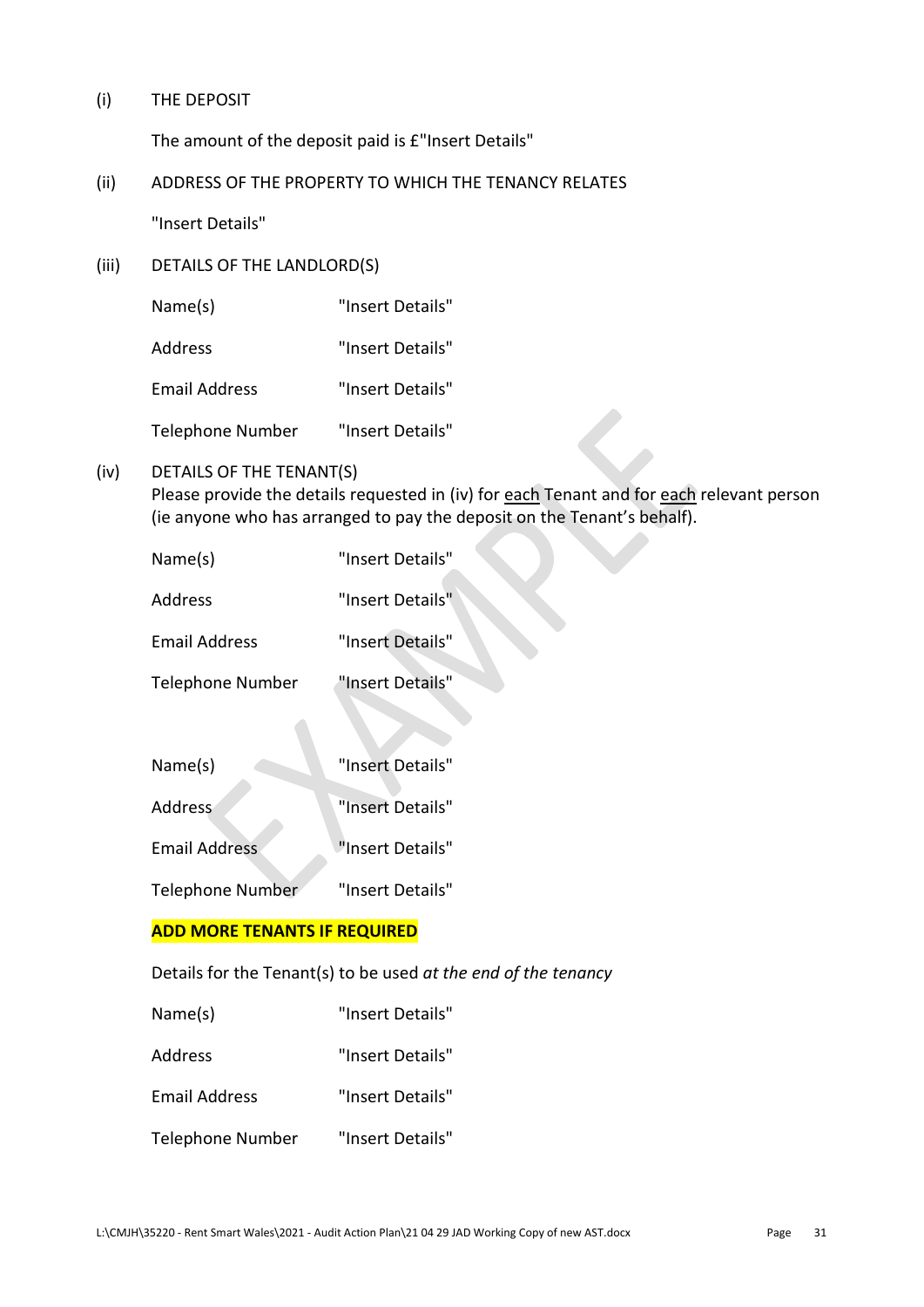| Name(s)              | "Insert Details" |
|----------------------|------------------|
| Address              | "Insert Details" |
| <b>Email Address</b> | "Insert Details" |
| Telephone Number     | "Insert Details" |

### **ADD MORE TENANTS IF REQUIRED**

### (v) RELEVANT PERSON'S CONTACT DETAILS

If there is a relevant person (ie anyone who has arranged to pay the deposit on the Tenant's behalf) the details requested in (iv) must be provided for them, as part of the Prescribed Information.

(vi) CIRCUMSTANCES WHEN THE DEPOSIT MAY BE RETAINED BY THE LANDLORD

The circumstances when all or part of the deposit may be retained by the Landlords by reference to the terms of the tenancy are set out in Clause 5 in Section D of the tenancy agreement. No deduction can be paid from the deposit until the parties to the tenancy agreement have agreed the deduction, or an award has been made by TDS or by the court.

### (vii) CONFIRMATION

The Landlord certifies and confirms that:

- a) the information provided is accurate to the best of my/our knowledge and belief and
- b) I/we have given the Tenant the opportunity to sign this document by way of confirmation that the information is accurate to the best of the Tenant's knowledge and belief.

### **Signed by or on behalf of the Landlord**

"Insert Details"

### The Tenant confirms that:

- a) I/we have been given the opportunity to read the information provided and
- b) I/we sign this document to confirm that the information is accurate to the best of my/our knowledge and belief.

Signed by Tenant(s)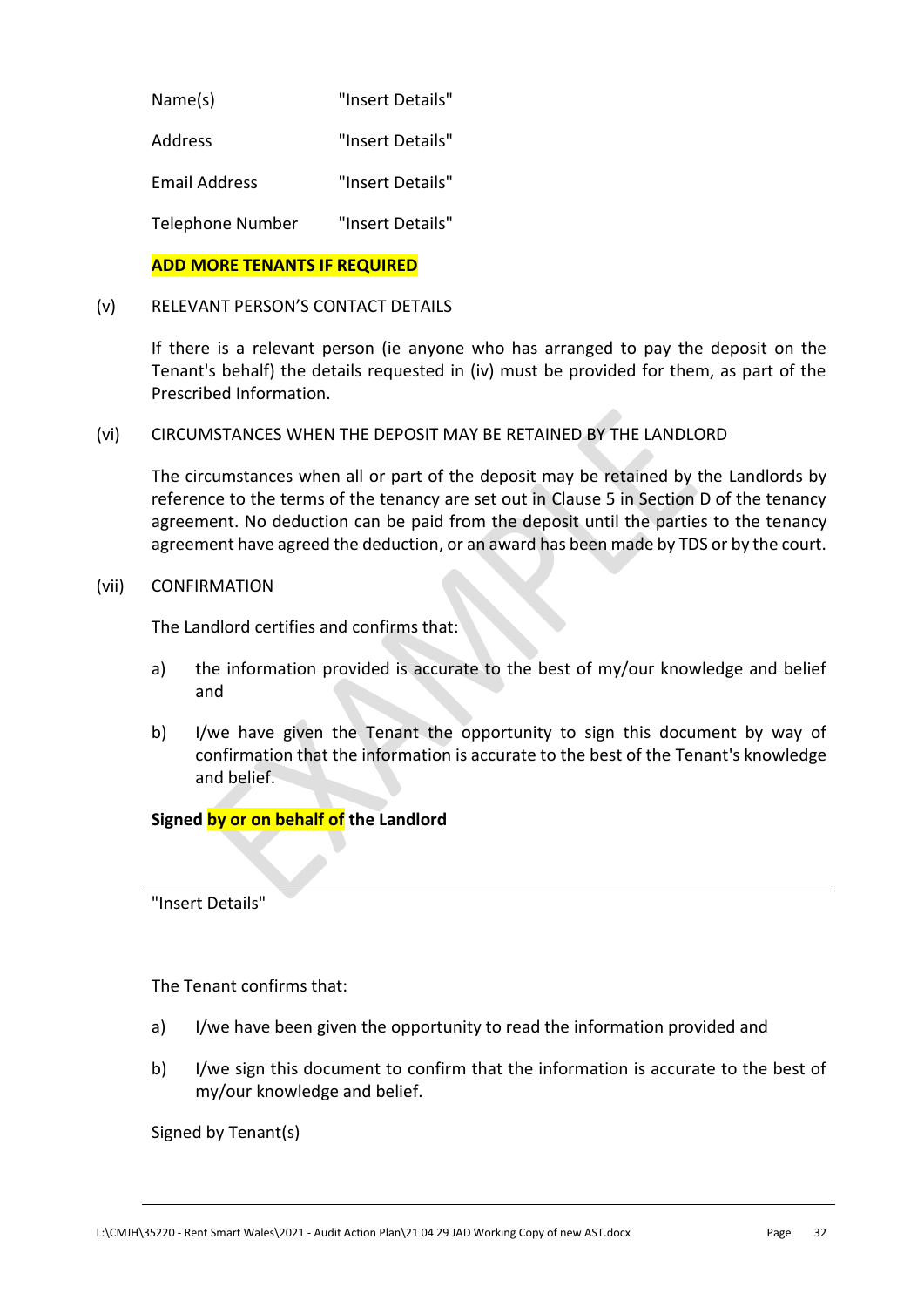"Insert Details"

"Insert Details"

Responsibility for serving complete and correct Prescribed Information on each Tenant and relevant person is the responsibility of the member and the Landlord. The Dispute Service Limited does not accept any liability for a member's or Landlord's failure to comply with The Housing Act 2004 and/or The Housing (Tenancy Deposits) (Prescribed Information) Order 2007.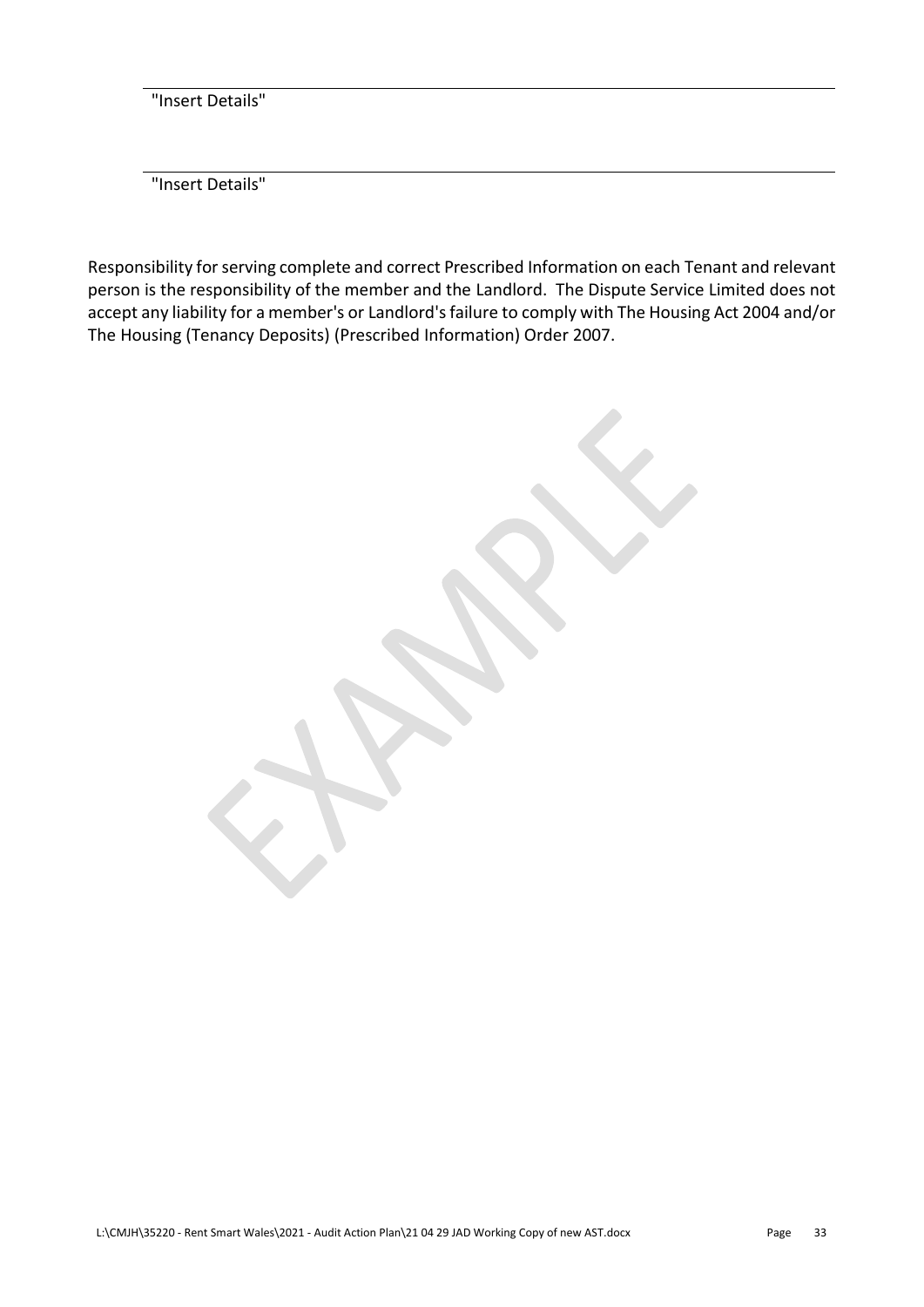### **SCHEDULE 3**

### **DEMISE OF PROPERTY**

"Insert Address of Property"

as shown edged/coloured in red on the plan attached.